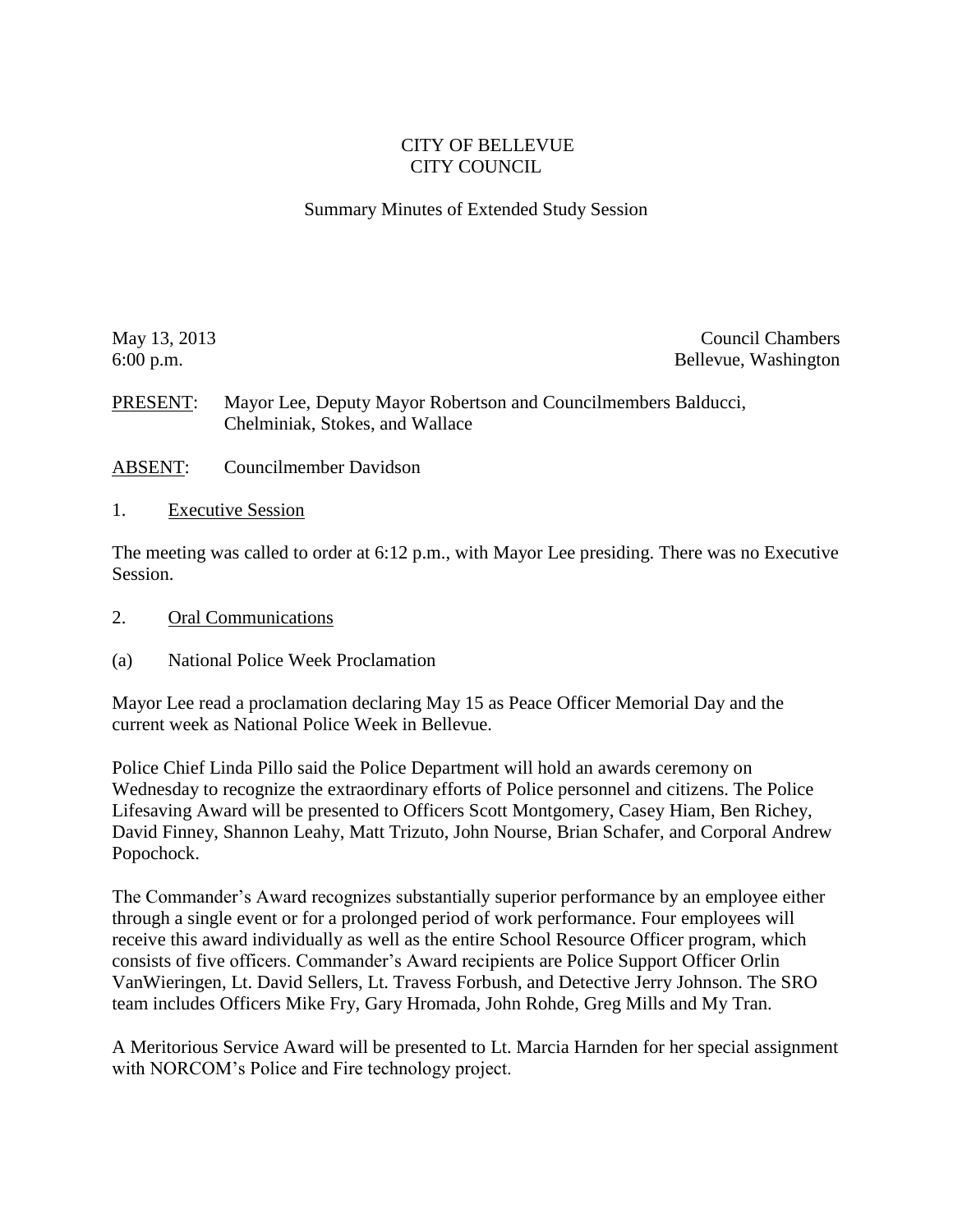Chief Pillo said 15 members of the Police Department will receive awards for years of service including three individuals who have served for 35 years.

(b) Bike to Work Day Proclamation

Mayor Lee read a proclamation declaring May 17 as Bike to Work Day in Bellevue.

- (c) Chris Benis recalled that a Comprehensive Plan Amendment proposal he submitted last year regarding an office building owned by his mother was denied. He asked the Council to study and consider a zoning change or text amendment to handle situations in which typical buffering is not needed in the same way that it would be if the property were surrounded on three sides by single-family residences. He asked the Council to study the Factoria area in general and, specifically, his property and the adjacent properties owned by Dr. Lorge and Dr. Sherwood.
- (d) Ellen Kerr, Co-President of the Bridle Trails Community Club, stated her understanding that the Council will take action on the Electrical Franchise Agreement with Puget Sound Energy tonight and that the related reliability memorandum of understanding (MOU) will be considered in the near future. She thanked the Council for directing staff to solicit public comment on the Electrical Reliability Study and related MOU. Mr. Kerr referred to an email from her and Norm Hansen to the Council earlier in the day. She encouraged the Council to direct staff to move forward with developing an implementation plan related to the Electrical Reliability Study's recommendations. She suggested that a portion of the utility tax collected by the City could be allocated toward implementation.
- 3. Study Session
	- (a) Council Business and New Initiatives

Deputy Mayor Robertson noted that Councilmember Davidson continues to recover and has asked for excused absences through June 3.

 $\rightarrow$  Deputy Mayor Robertson moved to grant excused absences for Councilmember Davidson from May 13 through June 3, subject to extension should additional recovery time be needed. Councilmember Chelminiak seconded the motion.

Mayor Lee expressed support for the motion and noted that Dr. Davidson is doing well.

 $\rightarrow$  The motion carried by a vote of 6-0.

Mayor Lee proposed Bellevue's membership in the U.S. Conference of Mayors. He recalled that this was discussed on July 28, 2002, when Grant Degginger was the Mayor. At that time the Council chose to not join. However, Mayor Lee attended a meeting approximately one year ago as a potential member. He was impressed with the potential effectiveness of the individual members.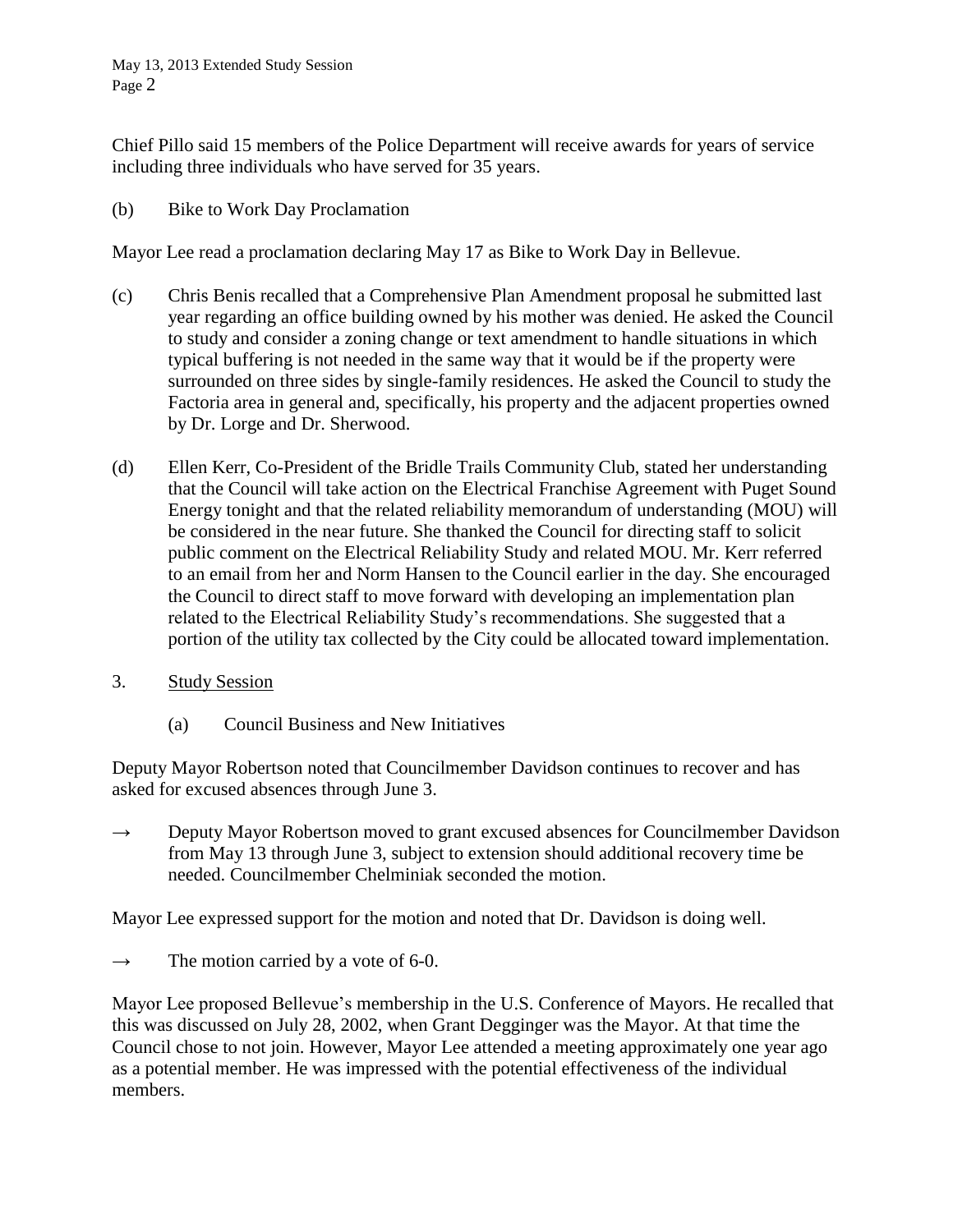Mayor Lee said the organization provides a way to work with other cities to present and promote certain legislation and initiatives. He believes there is great potential for benefit to Bellevue. He is bringing it up now because there is a conference in June that he would like to attend.

Mayor Lee said that, if he goes to the conference, he has three initiatives to propose. One relates to immigration, the second addresses advanced manufacturing (i.e., technology sector), and the third topic is education and apprenticeships. He believes these initiatives would benefit Bellevue.

Mayor Lee noted that initial membership is offered at half the usual annual rates.

 $\rightarrow$  Councilmember Stokes moved to join the U.S. Conference of Mayors. Deputy Mayor Robertson seconded the motion.

Councilmember Balducci said she would like to see a return on investment analysis of similar types of memberships. Looking at the list of items that the U.S. Conference of Mayors supports, she observed that they are a little left, politically, of much of the Council. There are a number of issues that the Council supports including sustainable communities, human services, public safety, and climate change. However, the Conference also supports the CeaseFire strategy to gun regulation, school policies never discussed by the City Council, and honoring the life of Ray Bradbury.

Ms. Balducci questioned what the City will receive from its membership. She said the City has terminated its memberships with certain groups that actually demonstrate a more direct relationship or potential benefit, for example, the Transportation Choices Coalition. She would like to see some rigor to determine which groups are chosen for membership by the City.

Mayor Lee concurred that the Council has not had enough rigor. However, he said the value of the U.S. Conference of Mayors is accessibility and being at the table with administrative officials on issues. Cities that do not participate do not receive certain benefits and allocations that member cities receive.

Ms. Balducci asked staff whether member cities have benefited when other cities have not in terms of grant funding for projects .

Joyce Nichols, Director of Intergovernmental Relations, said she did not have knowledge on that point and would need to research it. Comparing the U.S. Conference of Mayors to the other similar organization, Ms. Nichols said the National League of Cities represents 19,000 cities. The U.S. Conference of Mayors represents less than 1,000 cities.

Mayor Lee noted that approximately 200 cities were represented at the U.S. Conference of Mayors conference.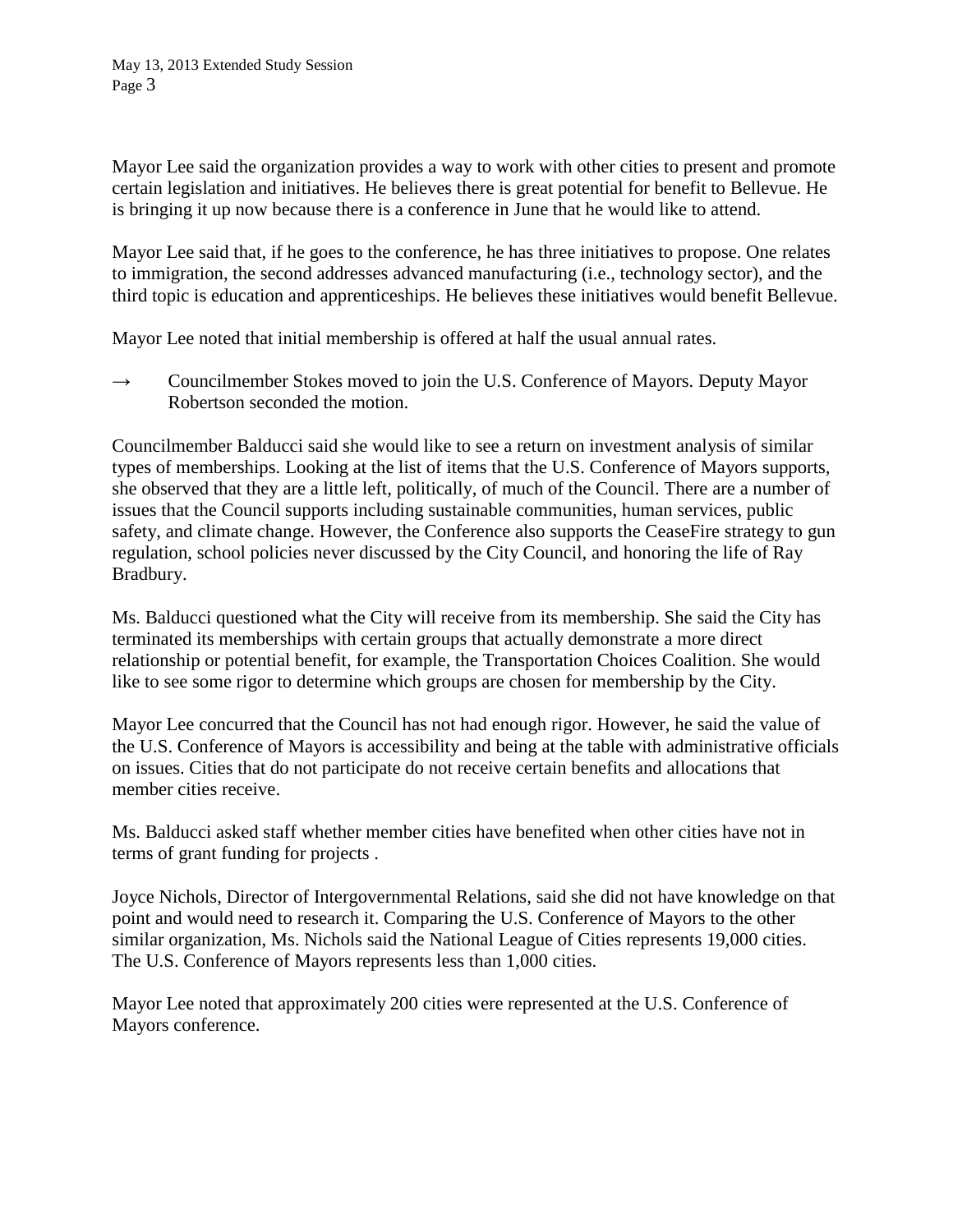Ms. Nichols concurred with the Mayor that the smaller group has better access, especially to cabinet level officials in Washington, D.C. She opined that it could be beneficial to belong to both organizations.

Mayor Lee said the U.S. Conference of Mayors is more focused and provides a better opportunity for presenting initiatives. With the NLC, cities follow the majority perspective.

Councilmember Balducci proposed a friendly amendment that, if the City joins at the half-price rate, an analysis would be completed and assessed before renewing membership for subsequent years.

Deputy Mayor Robertson said she would like to see a similar analysis for all organizations and associations in which the City is a member. She suggested adding the analysis to the Mid-Biennium Budget work plan. She said she would be happy to make that as a separate motion or to receive a confirmation from the City Manager that this will occur.

Councilmember Chelminiak said he believes that the U.S. Conference of Mayors is a good organization. However, he said the issue goes beyond membership in similar organizations. He noted that the City has a federal legislative lobbyist. Responding to Mr. Chelminiak, Ms. Nichols said the lobbyist's contract reflects a maximum expenditure of \$40,000. However, the typical annual expenditure is \$28,000-\$30,000. Councilmember Chelminiak suggested an analysis to determine whether the City is receiving the value for its dollar in that area as well.

Continuing, Mr. Chelminiak referred to the request for funding and prioritizing implementation of the Electrical Reliability Study. He said that all of these initiatives require a balance. He would like an overall review of lobbying efforts and how the Council spends money. He noted Councilmember Stokes' visit to Denver with the Bellevue Downtown Association (BDA), which brought back helpful information. Mr. Chelminiak said Councilmembers did that more frequently in the past, and he would like to see more of it if the expenditures are relevant to Council issues.

Councilmember Wallace recalled that he has been requesting, for the past couple of years, a comprehensive analysis of the City's economic development strategy. He is interested in a comprehensive review of the City's lobbying strategy as well. He will not support the motion because he would like to develop deliberate strategies before joining any new efforts.

Mayor Lee said his proposal is made in light of all of these considerations and to generate discussion to take the next move. If the Council does nothing, nothing will move forward. He agrees with the need for a review of lobbying and other efforts.

Councilmember Stokes observed that it sounds like this issue has been discussed in the past. He believes there is value in joining now at the lower rate.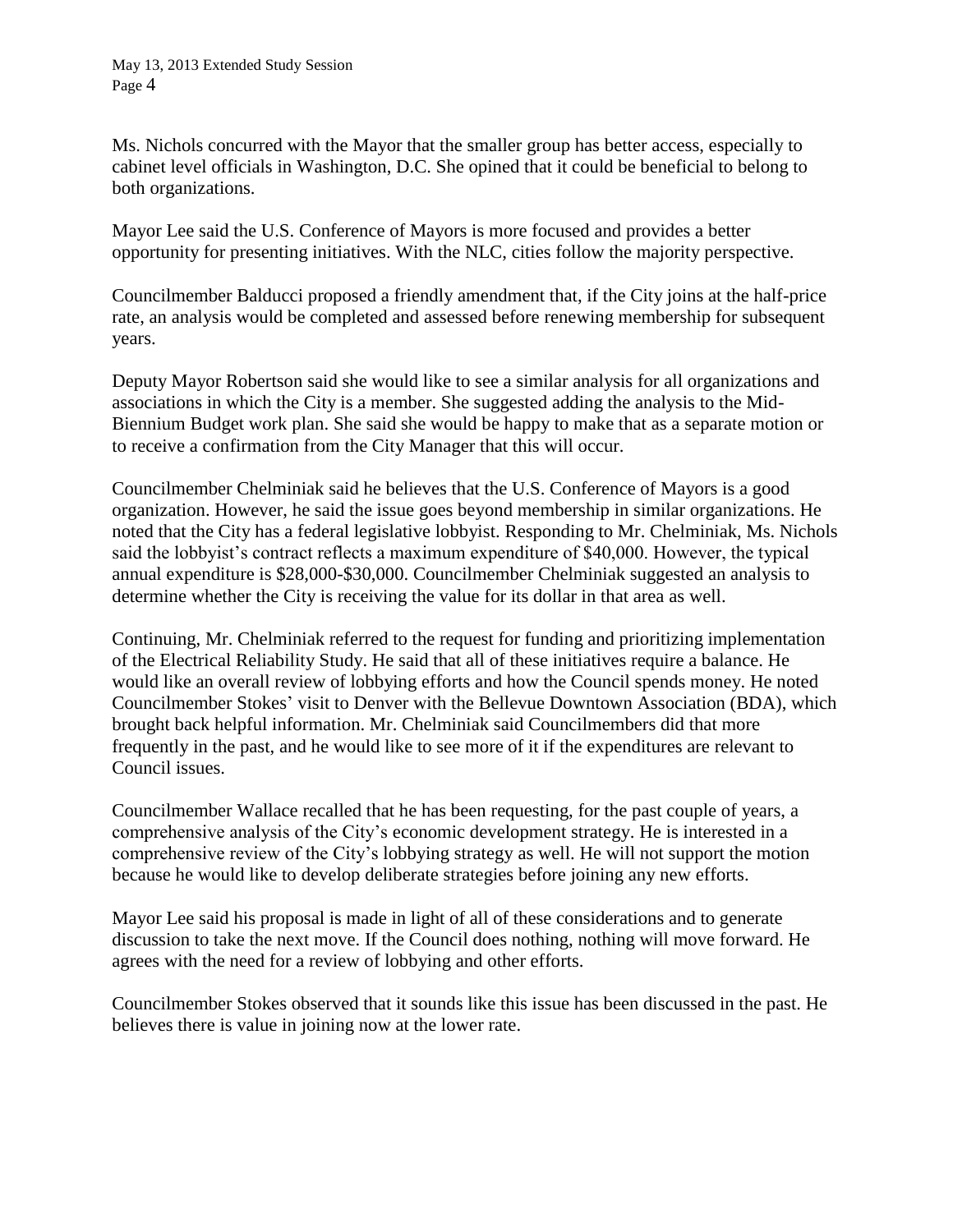- Councilmember Stokes said he would accept, as a friendly amendment, adding to his motion that the Council conduct studies of organization memberships, lobbying efforts, and the economic development strategy.
- $\rightarrow$  The motion carried, as amended, by a vote of 4-2, with Councilmembers Chelminiak and Wallace opposed.
	- (b) Draft amendments to BCC Chapter 3.92 relating to the Code of Ethics for City Council and Council-appointed Boards, Commissions, and Committees.

Deputy City Manager Brad Miyake introduced continued discussion of the draft Ethics Code from the previous week.

City Attorney Lori Riordan noted her lengthy memo in the packet covering all of the questions and comments she has received from the Council. Where applicable, she has provided amendatory language to the Kirkland ordinance. Also in the packet is the draft Bellevue ordinance. She has received additional questions and comments since the packet was prepared, many of which she considers generally philosophical differences of opinion with the Kirkland ordinance.

Ms. Riordan said that other comments are seeking clarification. For example, one comment expressed a desire to see language that mirrors state law (RCW 42.23) regarding the purpose of that chapter in regulating the contract interests of public officials. That language states that it is intended to provide flexibility to allow a greater number of citizens to participate in public office. Any desired modification could be addressed with amendatory language to either the Whereas clauses or within the text of the ordinance (i.e., Intent section).

Ms. Riordan suggested addressing the proposed ordinance and amendments in the order in which they appear within the ordinance. She said that, in order to draft the final ordinance, she needs the Council to address the alternatives for the complaint and investigation process, including the role of the ethics officer. The Council feedback she has received indicates a general consensus supporting Alternative B. However, she has not yet heard from all Councilmembers.

Beginning on page 3-2 of the meeting packet, Ms. Riordan noted the first item regarding the definition of "relative" in Section 3.92.020.B.

Councilmember Wallace said the Employee Ethics Code has a definition of immediate family. He suggested using that same term and definition to provide consistency.

Councilmember Stokes observed that the definition of relative in the proposed code extends the concept of family fairly broadly.

Reading from the Human Resources Code, Councilmember Balducci said immediate family is defined as an employee's parents (i.e., natural/step/adopted/foster or individuals who stood in loco parentis when the employee was a child), sisters, brothers, spouse, domestic partner,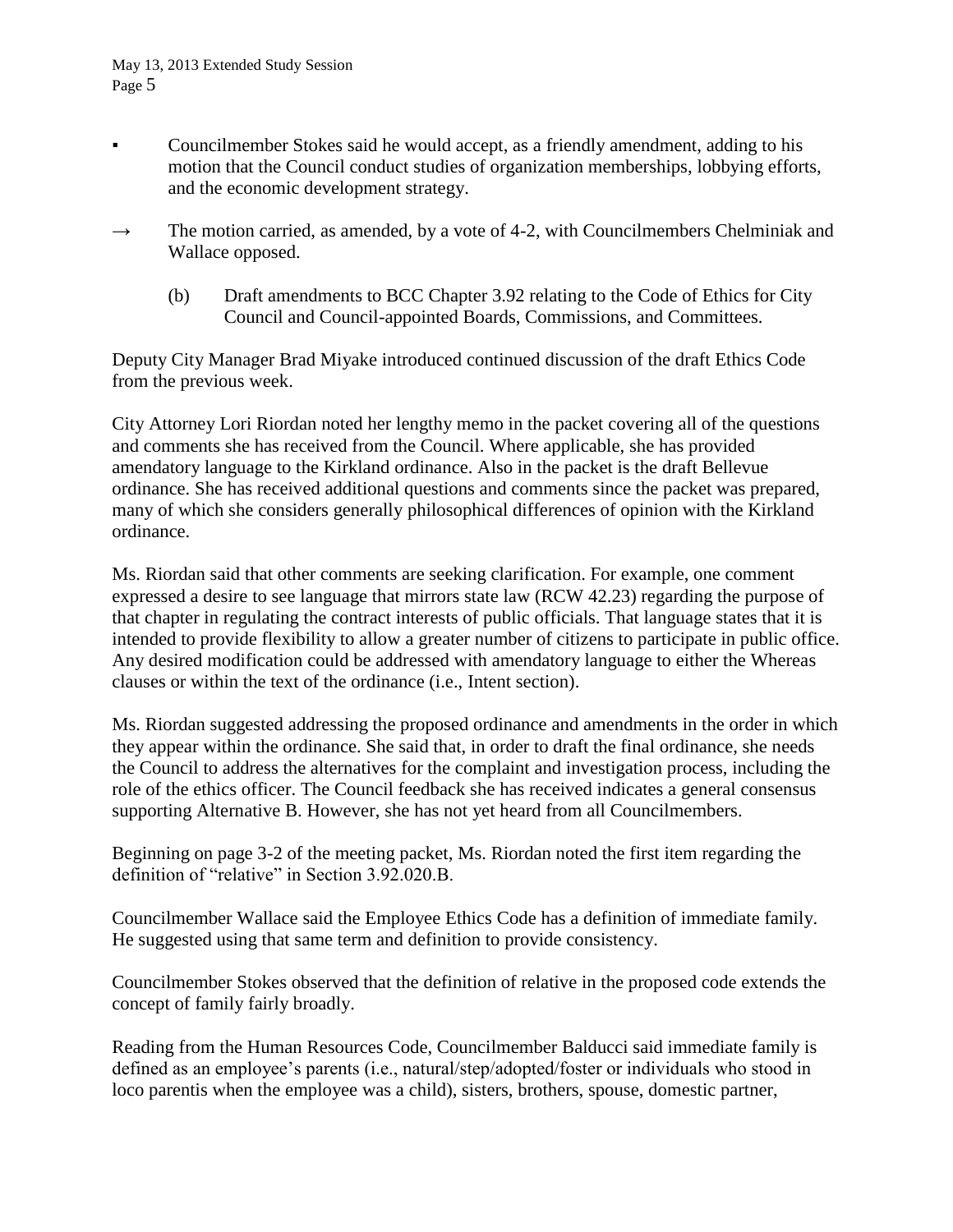children, natural/adopted/step/foster legal wards, children of domestic partners or children of persons standing in loco parentis, mother, father-in-law, daughter, son-in-law; and mother, father, daughter, or son of domestic partner; and grandparents; great-grandparents; grandchildren; and great-grandchildren.

Ms. Riordan said the Human Resources Code is focused toward employee benefits and policies. She said it is the Council's decision whether to be consistent with this code or to provide a separate definition for purposes of the ethics code for elected and appointed officials.

Mr. Wallace said the Employee Ethics Code, 3.90, refers to that definition as well.

Councilmember Balducci suggested going through the draft ordinance instead of having staff read through all of the questions and issues raised by the Council and provided in the meeting packet.

Deputy Mayor Robertson concurred.

Mr. Chelminiak said he was in favor of narrowing the code, but he is also agreeable to making it consistent with the Employee Ethics Code.

Ms. Robertson said that Councilmembers and Board/Commission Members are not full-time employees. She would strike grandparent, grandchild, and sibling from the definition of relative/family.

Mayor Lee noted a consensus to proceed by going through the ordinance for discussion.

Ms. Riordan said she received a question that morning about whether the Council would like to include language from RCW 42.23 regarding encouraging a broader array of citizens to participate in public office.

Ms. Robertson said she does not want to discourage citizens from serving on the City Council and on Boards and Commissions. She suggested adding language to that effect in Section 3.92.010.B of draft Ordinance No. 6110.

Mayor Lee suggested deleting Section B because it is repetitive of Section A.

Ms. Robertson said she does not want to discourage individuals from serving simply because they conduct business in the community. Responding to Mr. Wallace, Ms. Robertson said this has been addressed in case law. Ms. Robertson reiterated that Bellevue has a part-time City Council and volunteers serving on Boards and Commissions, and she would like to keep the applicant pool as broad as possible.

Following additional brief discussion, Councilmember Balducci said she would move adoption of the ordinance, noting that Councilmembers can then propose amendments as they move through the discussion.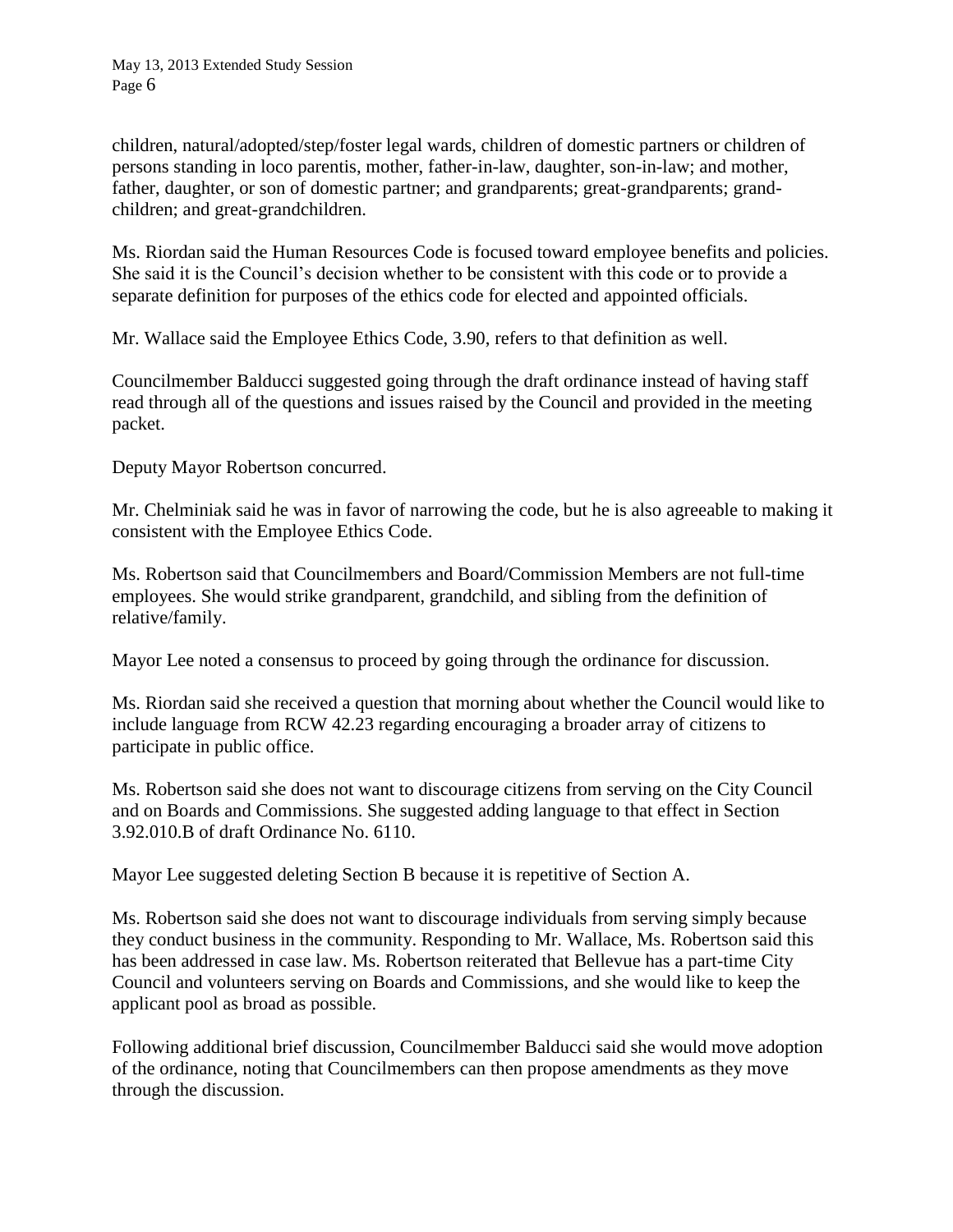$\rightarrow$  Councilmember Balducci moved to adopt Ordinance No. 6110, as drafted in the meeting packet. Councilmember Stokes seconded the motion.

# 1<sup>st</sup> Amendment:

 $\rightarrow$  Deputy Mayor Robertson moved to amend the Intent Section, 3.92.010.B, to add the following after the end of the first sentence: It is further the intent that City officials be permitted to fulfill their duties to represent the public to the greatest extent possible unless circumstances exist where such engagement is impermissible. Nothing in this chapter is intended to reduce, limit, or restrict the pool of available candidates from service on the Council or on Council-appointed public bodies, all of which are either part-time or volunteer positions. It is in the public interest to ensure that barriers to citizen public service are not created by the provisions of this chapter.

Councilmember Stokes seconded the amendment.

Councilmember Chelminiak said he liked the first and third sentences. However, with regard to the second sentence, he opined that the code should communicate that, if someone has a strong difficulty in determining whether a potential conflict of interest exists, perhaps they should not apply for a particular Board or Commission. However, he is willing to support the amendment.

 $\rightarrow$  The motion to amend carried by a vote of 6-0.

### 2<sup>nd</sup> Amendment:

- $\rightarrow$  Mayor Lee moved to amend Section 3.92.010.B(2) as follows: ... public officials be independent, impartial and fair in their judgment and actions. Deputy Mayor Robertson seconded the motion.
- $\rightarrow$  The motion to amend carried by a vote of 6-0.

## 3<sup>rd</sup> Amendment:

 $\rightarrow$  Referring to Section 3.92.020.A, Mayor Lee moved to strike "including youth members." Councilmember Wallace seconded the motion.

Mayor Lee observed that youth members of Council-appointed committees and advisory bodies cannot be held to the same standard as adult officials.

Councilmember Balducci said that youths on the Youth Link Board vote equally as adult members, including on recommendations for City expenditures. She believes it is important to teach youths about protocol and ethics. However, she agreed with the Mayor that the Council does not want to propose enforcement action against Youth Link Board student members.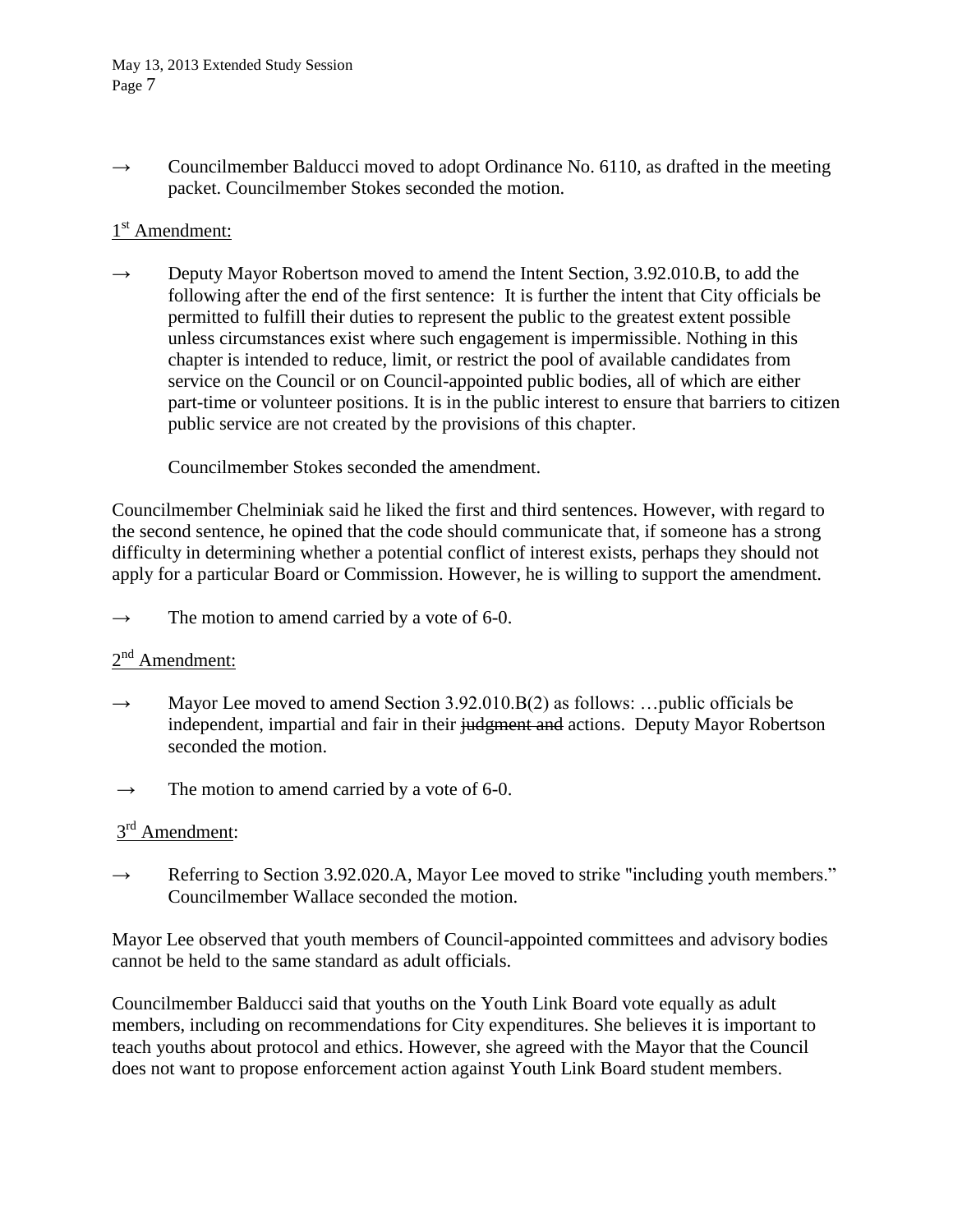$\rightarrow$  The motion to amend carried by a vote of 6-0.

# 4<sup>th</sup> Amendment:

 $\rightarrow$  Deputy Mayor Robertson, referring to Section 3.92.020.B, moved to change the definition of family to mean spouse, domestic partner, child, step-child, parent, stepparent, parent-in-law, son- or daughter-in-law, and brother- or sister-in-law. This strikes grandparent, grandchild, and sibling. Mayor Lee seconded the motion.

Ms. Robertson restated her motion to strike brother- and sister-in-law as well in order to be consistent with striking sibling.

Councilmember Chelminiak disagreed with removing sibling, which he sees as a close family relationship.

- Ms. Robertson accepted a friendly amendment to add sibling back to the definition of family and to remove son- and daughter-in-law. She restated the definition as spouse, domestic partner, child, step-child, parent, step-parent, parent-in-law and sibling.
- $\rightarrow$  The motion to amend carried by a vote of 6-0.

# 5<sup>th</sup> Amendment (later WITHDRAWN):

 $\rightarrow$  Deputy Mayor Robertson, referring to Section 3.92.020.C, moved to end the first sentence after the word "enterprise" and to replace the remainder of the paragraph with: Financial interest does not include any interest that is shared with more than 10 percent of the City's population, any interest with less than one percent of the shares of any company or corporation, or any interest that is speculative or de minimis. Mayor Lee seconded the motion.

Responding to Councilmember Chelminiak, Ms. Robertson said speculative refers to an interest that is unknown and cannot be quantified or specified at this time. She said the concepts of speculative interest and speculative damages fall within a general legal standard.

Responding to Mr. Chelminiak, Ms. Riordan confirmed that the Kirkland ordinance does not define financial interest.

Councilmember Wallace questioned the basis for not just stating as interest. He questioned the precedent for the term financial interest.

Ms. Riordan said she could not find any definition in existing law. However, she found the term financial interest in an Attorney General Opinion that could be applicable.

Councilmember Balducci said she is required to sign a financial disclosure form with her employer, King County, every year. This includes disclosing property that she owns, which is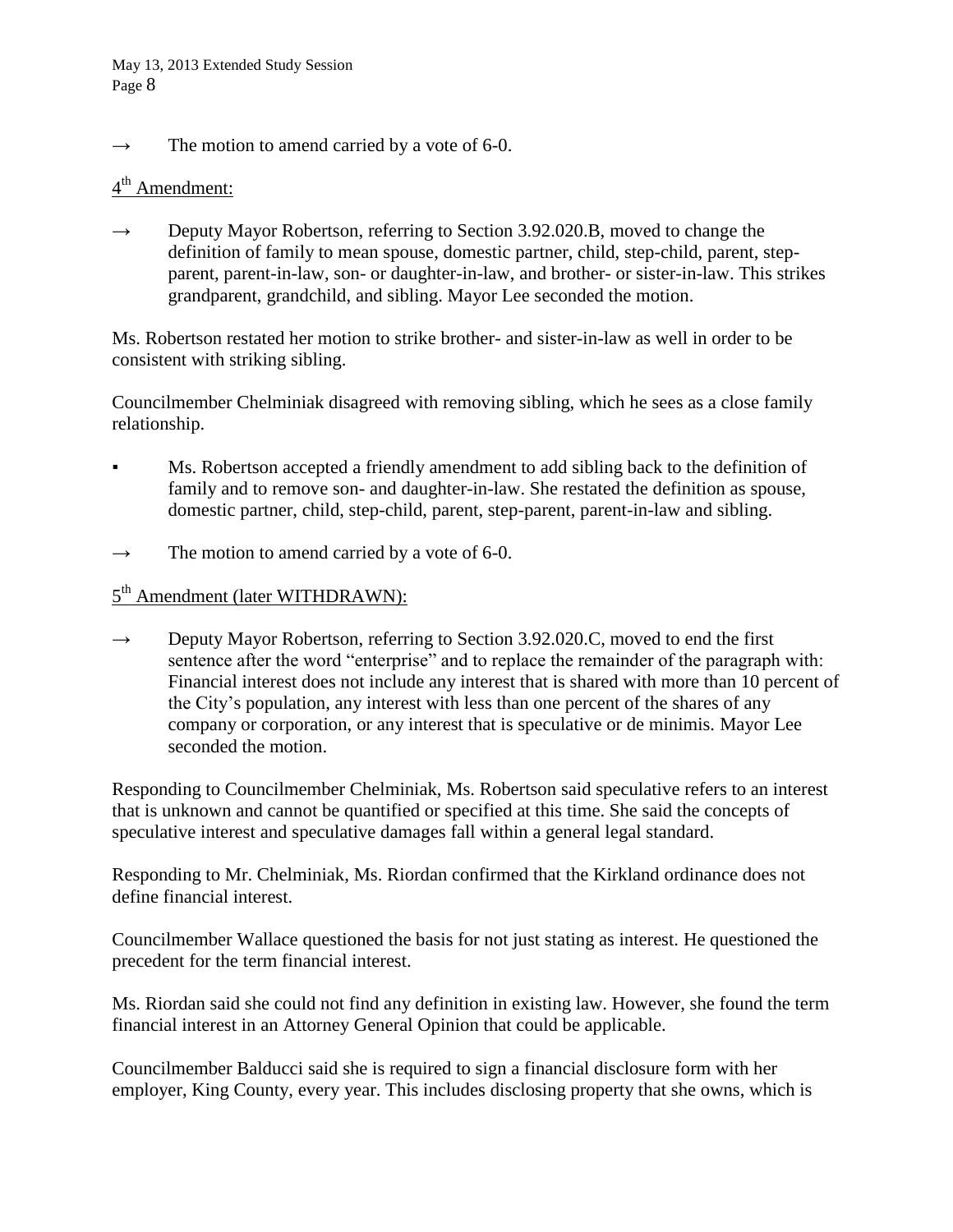not covered in the proposed definition of financial interest. She observed that the draft ordinance would not prevent her from voting to rezone property that she owns, and she thinks it should cover that type of situation. With regard to the proposed amendment, she prefers not including a definition of financial interest and allowing the enforcement mechanism to address that issue.

Deputy Mayor Robertson said that site-specific rezones are quasi-judicial matters for the Council, which exclude participation involving private property under the appearance of fairness law.

Councilmember Wallace reiterated that he prefers to use the word interest, instead of financial interest, to be consistent with state law.

Ms. Robertson said she would agree to strike the definition of financial interest altogether.

 $\rightarrow$  Deputy Mayor Robertson withdrew her proposed amendment.

## 6<sup>th</sup> Amendment:

- $\rightarrow$  Deputy Mayor Robertson moved to strike paragraph 3.92.020 C regarding financial interest from Section 3.92.020, Definitions. Councilmember Chelminiak seconded the motion.
- Mr. Chelminiak commented that this amendment reverts to language in the Kirkland ordinance.
- $\rightarrow$  The motion to amend carried by a vote of 6-0.

Moving on to Section 3.92.030.A, Mayor Lee questioned the language indicating that officials should not participate in government decisions if they have a financial interest. He suggested removing "financial" to be consistent with the amendment just approved.

In the same section, Mr. Lee observed that "government decisions" is too broad and does not specify local government decisions.

## 7<sup>th</sup> Amendment:

 $\rightarrow$  Deputy Mayor Robertson moved to amend paragraph A (Conflicts of Interest) under 3.92.030, Prohibited Conduct, to read: In order to ensure their independence and impartiality on behalf of the common good, officials shall not participate in quasi-judicial City decisions or in City decisions involving the awarding of a contract in which any of the following has a financial-interest.

Mayor Lee seconded the motion to amend.

Councilmember Balducci observed that the amendment does not address the Mayor's comment about the scope of "government decisions" envisioned by the language.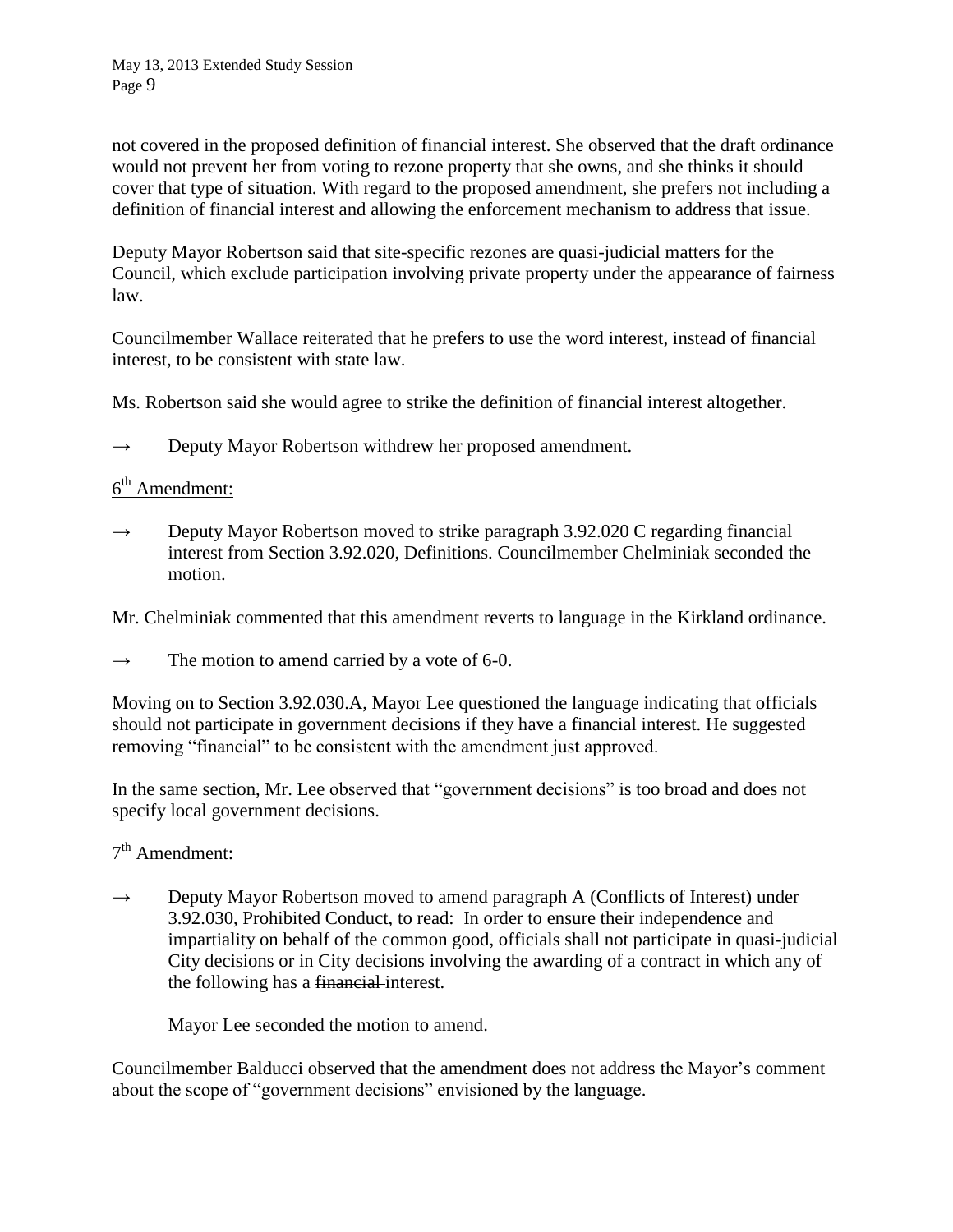Ms. Balducci does not support the language in paragraph A that limits prohibited conduct only to quasi-judicial decisions and decisions on contracts. She observed that this is counter to the intent of the ethics code.

Ms. Robertson said the term "government decisions" is so broad and far beyond state law. She wants good guidance and a good ethics code, but if it is going to apply to all government decisions, that is far too broad. It would prevent or discourage those who do business in Bellevue from serving on Boards and Commissions.

Councilmember Wallace said he interpreted the original draft code language presented in the packet to be consistent with RCW 42.23.030 which addresses contracts.

Ms. Riordan clarified that the draft code is not restricted to only addressing conflicts of interest in quasi-judicial situations because that is governed by state law. The draft code presented for consideration applies to contracts, legislative decisions made by the Council, and votes taken by the Council, Boards and Commissions.

Ms. Riordan said the draft code language is broader than RCW 42.23 and the appearance of fairness doctrine. Sub-section 030 is a subset focusing on contracts. She said the Kirkland ordinance was written to apply to all official actions by members of the City Council, Boards, and Commissions. She said this is a clear choice for the Council to make in addressing the ethics code.

Councilmember Balducci recalled past concerns regarding conflicts of interest. The Council determined at that time that state law was not adequate in addressing those situations. She does not want to now revert to state law because that would be essentially doing nothing.

Deputy Mayor Robertson observed that the draft code goes beyond state law and provides good guidance for Councilmembers and other officials. However, she does not want to make it so broad that citizens cannot serve.

Councilmember Stokes observed that Boards and Commissions do not take action on contracts or quasi-judicial matters. With regard to the Council, he spoke in favor of language referring to "any City government decision in which a person has an interest."

Ms. Robertson said she would be agreeable to changing the language to refer to quasi-judicial and site-specific matters. She expressed concern that she would not be able to vote on a Subarea Plan amendment for the subarea in which she owns her home.

Mr. Stokes noted that the code allows participation in non-site-specific actions, including citywide and subarea actions. He does not agree that this would discourage public service.

Ms. Robertson suggested changing the language to "city decisions" and adding clarifying language as well.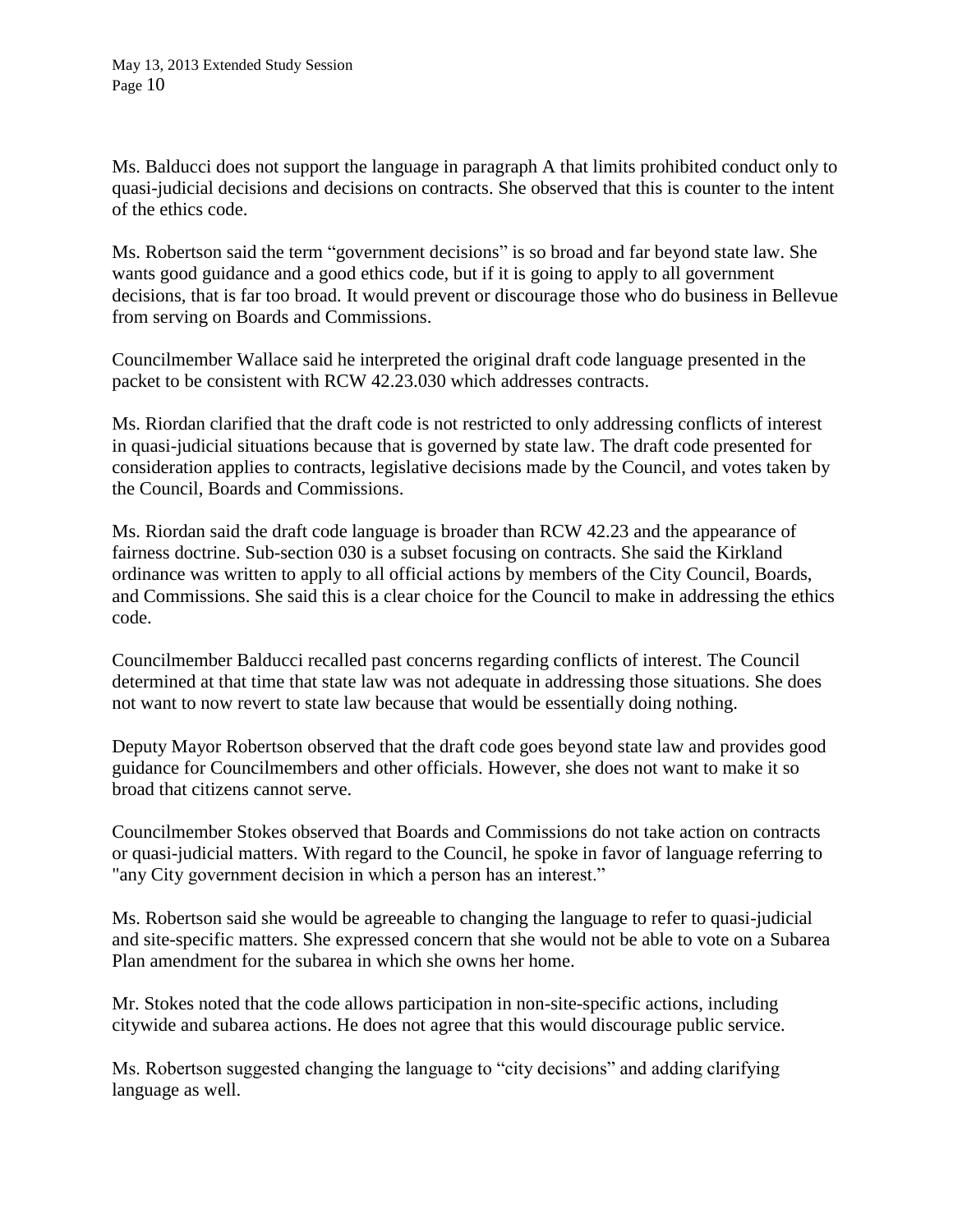Councilmember Wallace observed that the Council is talking about something that is already clearly defined in state law. The draft code is reaching beyond that without a precedent or foundation.

Councilmember Chelminiak recalled that the Council asked staff to research what other cities do in terms of an ethics code. One issue that arose in the past was that state law did not go far enough to fully address conflicts of interest. He said other cities have reached that same conclusion, and they have managed to continue having a broad range of individuals on their Councils, Boards and Commissions.

Mr. Chelminiak said he would vote against the amendment. He would support replacing the phrase "government decisions" with the more specific "City of Bellevue government decisions."

Mayor Lee expressed support for the amendment. Despite what other cities have done, he believes the City's code should be appropriate for Bellevue. He said the ethics code will be a work in progress and the ramifications will not be fully known until the Council starts living with it.

Responding to Councilmember Stokes, Ms. Robertson re-read her motion, noting that she is adding certain language as well: In order to ensure their independence and impartiality on behalf of the common good, officials shall not participate in quasi-judicial or site-specific land use City decisions or City decisions involving the awarding of a contract in which any of the following has an interest.

Ms. Robertson said this is broader than state law because it includes site-specific land use.

Mr. Stokes questioned why Ms. Robertson is opposed to leaving it broader as City government decisions.

Ms. Robertson said that any decision could be considered a conflict. She recalled that she stepped aside when the City put a water main in her cul de sac, because that could increase the value of her house.

Councilmember Stokes does not believe that applying conflicts of interest to all City government decisions will restrict the public's interest in serving on the Council, Boards or Commissions.

Ms. Robertson gave the example of the Raynes v. City of Leavenworth case, which was an areawide rezone that is clearly legislative and allowed under state law. If the City addresses a Subarea Plan in which a Councilmember or relative owns property, Ms. Robertson said that situation does not present a legal conflict under state law, unless it is a site-specific rezone or similar circumstance. She observed that the Council does not want to prevent members from voting on broad policy matters.

Mr. Stokes observed that Ms. Robertson's concern is addressed in 3.92.030.A(4).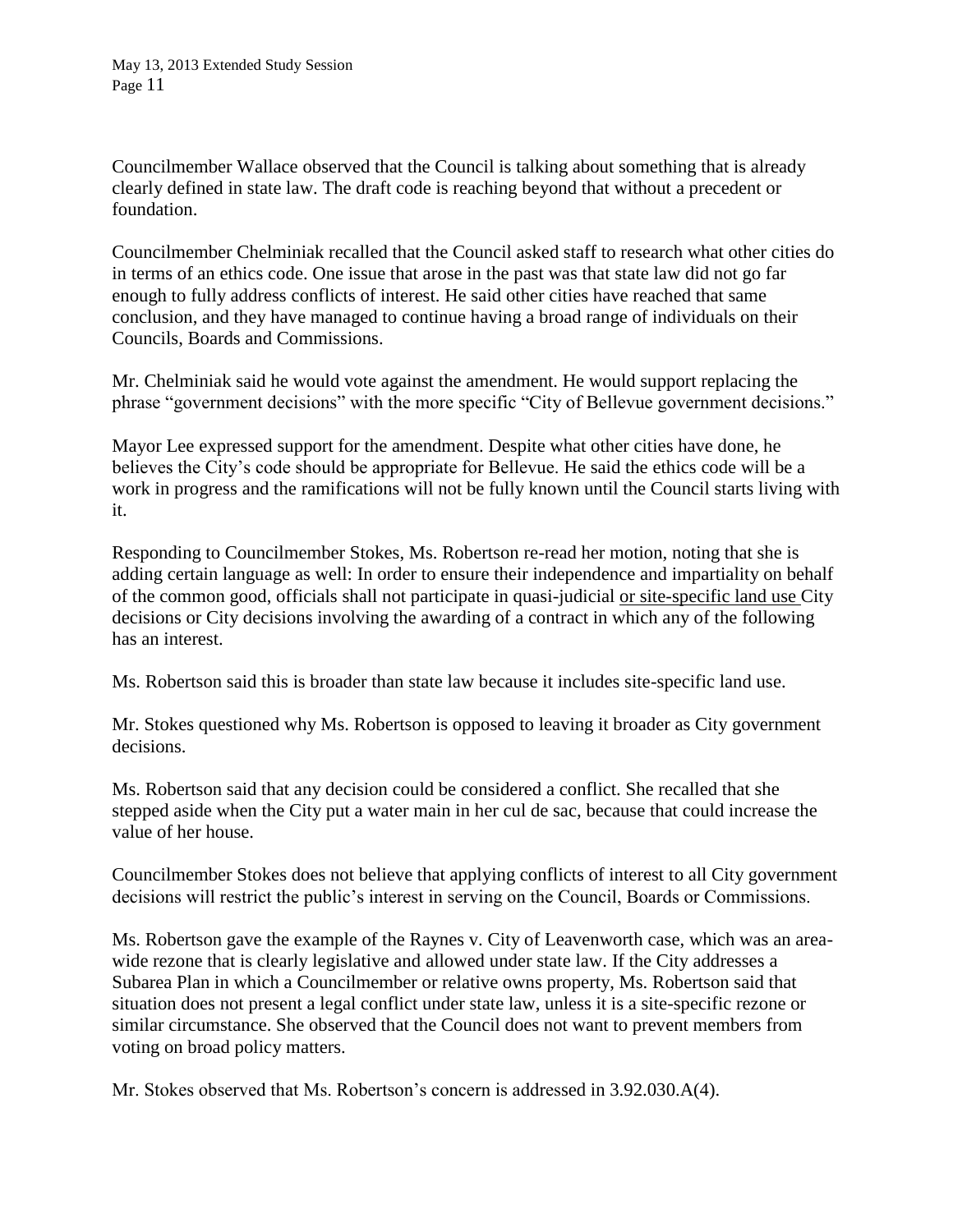Councilmember Chelminiak recalled, as an example, that he has recused himself from discussions about the upcoming solid waste collection services contract. While he would not benefit from the decision of the contract award, one of the potential bidders is a client of his and he feels better recusing himself.

Councilmember Robertson provided the example of a former Councilmember whose law firm represented Sound Transit. While some citizens objected to his participation in light rail issues, this was found to not be a conflict. She opined that it would likely have been found to be a conflict under the draft code that is currently proposed.

Councilmember Wallace recalled the example of the Wilburton special benefit/local improvement district (LID) proposal considered by the Council in recent years. One of the property owners in that area uses Wallace Properties for property management. He wondered whether this would be considered a conflict of interest under the draft code. For this reason, he believes it is best to stick closer to state law and to not get into uncharted territory.

Mayor Lee noted the importance of responsibility, accountability, transparency, and no fear or concern in serving as a public official.

 $\rightarrow$  The motion to amend carried by a vote of 4-2, with Councilmembers Balducci and Chelminiak opposed.

At 8:04 p.m., Mayor Lee declared a short break.

The meeting resumed at 8:19 p.m.

Councilmember Balducci asked the City Attorney to explain the implications of the last amendment and vote.

Deputy Mayor Robertson re-read the amendment to 3.92.030.A as approved: In order to ensure the independence and impartiality on behalf of the common good, officials shall not participate in quasi-judicial or site-specific land use City decisions or City decisions involving the awarding of a contract in which any of the following has an interest.

Ms. Riordan said this is consistent with RCW 42.23 and the appearance of fairness doctrine. Site-specific actions are quasi-judicial. Comprehensive Plan Amendments are almost always followed by a rezone in which a Councilmember would not participate because it is a quasijudicial action.

Ms. Riordan said the amendment mirrors state law requirements already applicable to the City Council.

Ms. Balducci questioned whether anything was eliminated by the amendment that was in the draft code at the beginning of the evening.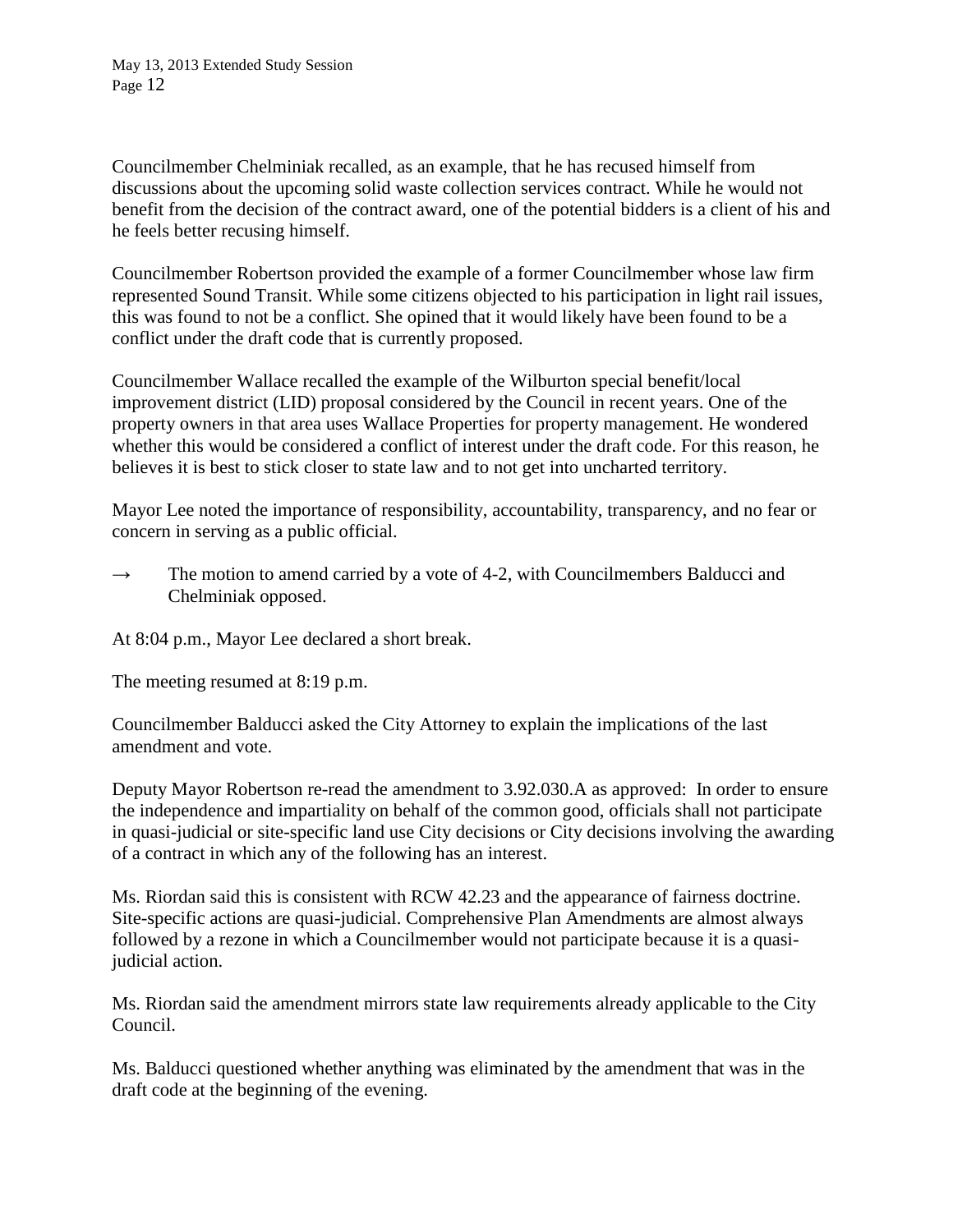Ms. Riordan reiterated that the Kirkland ordinance is considered somewhere between a punitive ordinance and the least restrictive ordinance. The Kirkland ordinance, which was chosen by the Council as a model, broadens the types of actions in which a Councilmember or Commissioner would not be able to participate. This includes legislative actions, as long as they do not fall within the circumstances referenced in section 3.92.030.A.4 of the draft code.

Councilmember Balducci said she wanted to make the implications clear for the public. Responding to Ms. Balducci, Ms. Riordan confirmed that the original draft code included legislative actions and policy decisions as actions subject to conflict of interest prohibitions, but those have been removed by the last amendment.

Ms. Balducci said that allegations regarding conflicts of interest during the Council's past light rail alignment discussions would not be specifically addressed under the amended code. She observed that the Council's original reasons for addressing the ethics code have been removed by the last amendment.

Ms. Robertson noted that all Councilmembers were vindicated with regard to allegations of conflicts of interest during the past several years. She believes the draft ethics code is worthwhile because it specifically lists applicable laws and clarifies the regulations governing the use of public resources, gifts, and other topics.

Councilmember Chelminiak concurred with Ms. Balducci that the amendment has taken the Council back to the status quo, except for now specifying which free tickets and gifts the Council can accept. This is not the reason he ran for the City Council.

Responding to Mayor Lee, Ms. Riordan confirmed that if the draft (Kirkland) code had been in place when allegations arose on the Bellevue City Council in 2011, there might well have been different outcomes for some of those situations. She said it is important for the Council to understand that. She said the last amendment is not a change from existing law with regard to conflicts of interest. However, other topics are addressed in the draft ordinance.

Councilmember Stokes said it would be good to understand how the draft code language might have made a difference in 2011.

Mayor Lee said he believes it would have helped to have a specific City code during the allegations in 2011.

Councilmember Stokes observed that there are different versions about what happened at that time. He suggested that the practical application of the proposed code will not be fully understood until specific situations arise. He would like a strong ethics policy, but he is not sure that specific language is going to change public perceptions.

Mayor Lee said he does not believe there can be a perfect plan in words, but he is an optimist. He feels the Council is making some progress.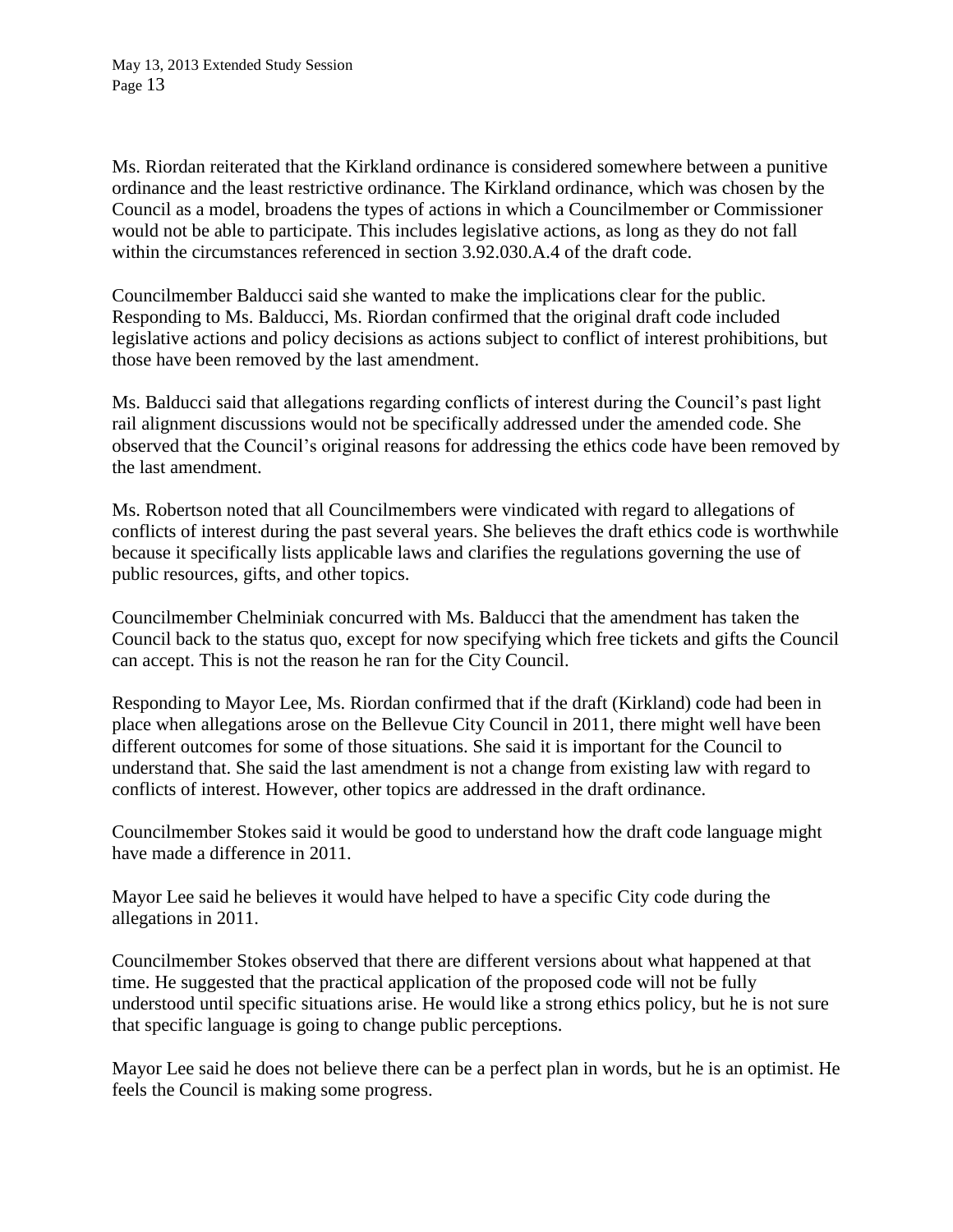#### Amendment #8:

 $\rightarrow$  Councilmember Wallace moved to amend Section 3.92.030.A.4 to delete the third sentence and to add a reference to the Remote Interest language in RCW 42.23.040**.**  Deputy Mayor Robertson seconded the motion.

Mr. Wallace said this language comes from RCW 42.23.040, which is the remote interest section in the state code. It does not state that those situations are exempt. It states that if a person has a remote interest, he or she must disclose it and recuse himself/herself from the discussion and action.

Councilmember Chelminiak expressed frustration that this is another amendment without specific language to review.

Councilmember Balducci said she was tempted to withdraw the main motion at that point because it appears that the Council wants to adopt what is already in state law.

Councilmember Balducci declared that she withdraws her original motion. Councilmember Chelminiak said he withdraws his second.

Deputy Mayor Robertson said the main motion belongs to the body and cannot be withdrawn.

Councilmember Wallace suggested coming back to this another time. He would like the opportunity to review the draft code with Councilmember Davidson.

Councilmember Stokes expressed concern that continuing to discuss the ethics code would not be productive until a number of questions and issues are resolved.

Deputy Mayor Robertson said she did not expect to pass an ordinance that night. She said the Council has not had a chance to fully discuss the draft code, and she expressed an interest in continuing the discussion that night. She would then like staff to bring back alternatives for continued consideration and future action.

Ms. Riordan said staff cannot logistically continue to revise the draft code without specific direction.

- $\rightarrow$  Councilmember Stokes moved to postpone further discussion to May 28, and Councilmember Chelminiak seconded the motion.
- $\rightarrow$  The motion to postpone discussion to May 28 carried by a vote of 6-0.

Mr. Riordan encouraged Councilmembers to get their comments and input to her as soon as possible.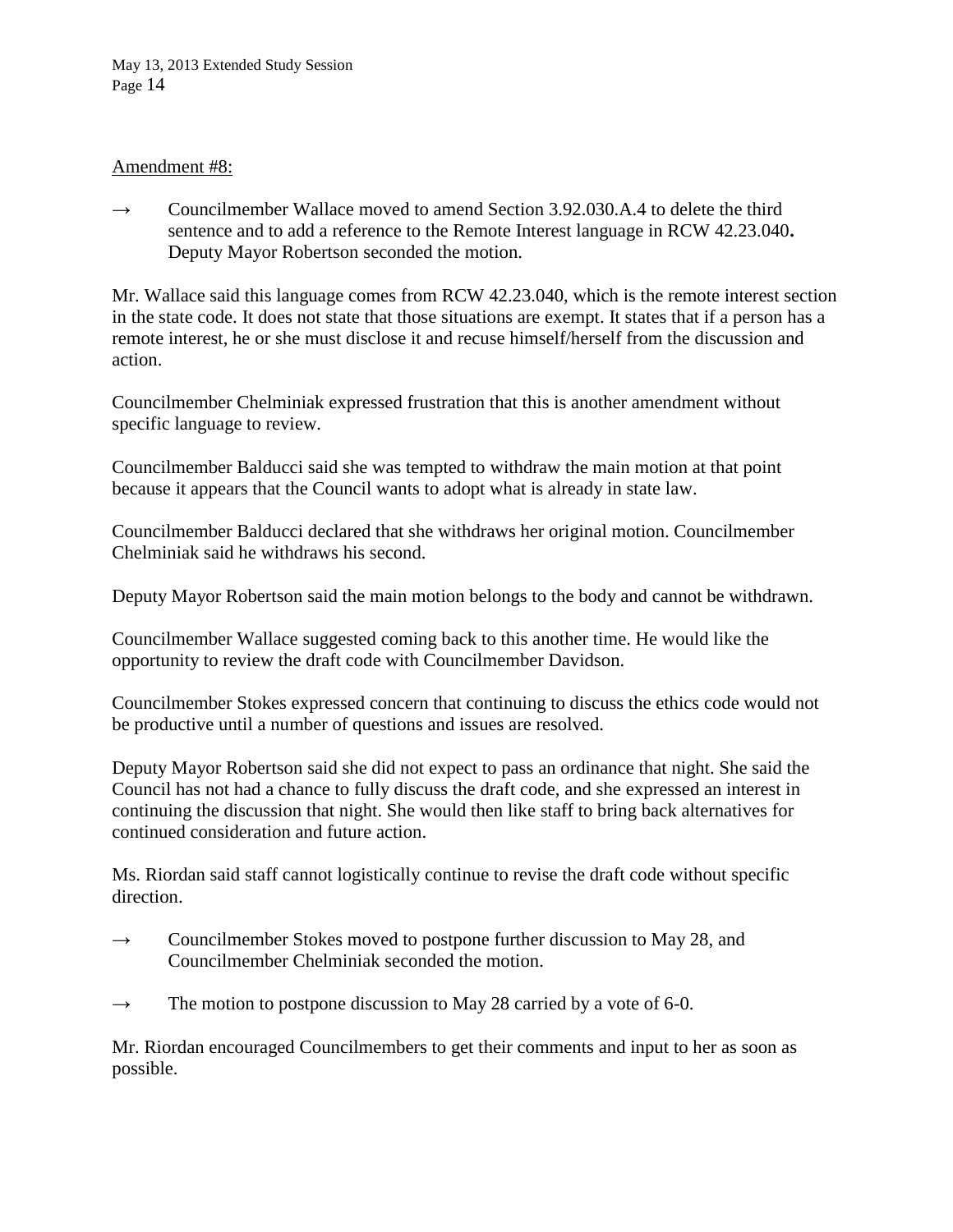Responding to Ms. Robertson, Ms. Riordan said she will send the draft ordinance and proposed amendments in electronic form to all Councilmembers.

(c) Resolution No. 8582 authorizing execution of the renewal of the City's current Electrical Franchise Agreement with Puget Sound Energy.

Mr. Miyake opened discussion regarding the renewal of the City's current Electrical Franchise Agreement with Puget Sound Energy. He said the original 10-year agreement is up for a fiveyear renewal. Staff recommends renewal of the franchise agreement.

Deputy Mayor Robertson noted that she looks forward to a more in-depth discussion about electrical reliability. However, in the interest of time, she suggested moving forward for Council action.

 $\rightarrow$  Deputy Mayor Robertson moved to approve Resolution No. 8582, and Councilmember Wallace seconded the motion.

Councilmember Chelminiak said a number of residents have been encouraging the City to move forward with creating a work plan based on the 2012 Electrical Reliability Study. He observed that the work will require a part-time staff person or consultant with the required expertise. He noted the need for a policy discussion about financial responsibility for undergrounding electrical infrastructure.

Mayor Lee concurred that residents want some assurance from the City about how the City and Puget Sound Energy plan to address electrical reliability issues. He looks forward to moving forward on that project in the near future.

Councilmember Wallace expressed support for moving forward with the development of a work plan and the consideration a budget item during the Mid-Biennium Budget process this year.

Ms. Robertson said she planned to make a second motion directing staff to bring back the reliability memorandum of understanding (MOU) for consideration, along with a work plan for implementation of the Electrical Reliability Study, including an estimated budget.

- $\rightarrow$  The motion to renew the Electrical Franchise Agreement with Puget Sound Energy carried by a vote of 6-0.
- $\rightarrow$  Ms. Robertson moved to direct staff to bring back the proposed reliability MOU as well as a work plan and budget estimate related to the Electrical Reliability Study. Councilmember Stokes seconded the motion.
- $\rightarrow$  The motion carried by a vote of 6-0.

Mr. Miyake suggested reordering the remaining agenda due to time constraints.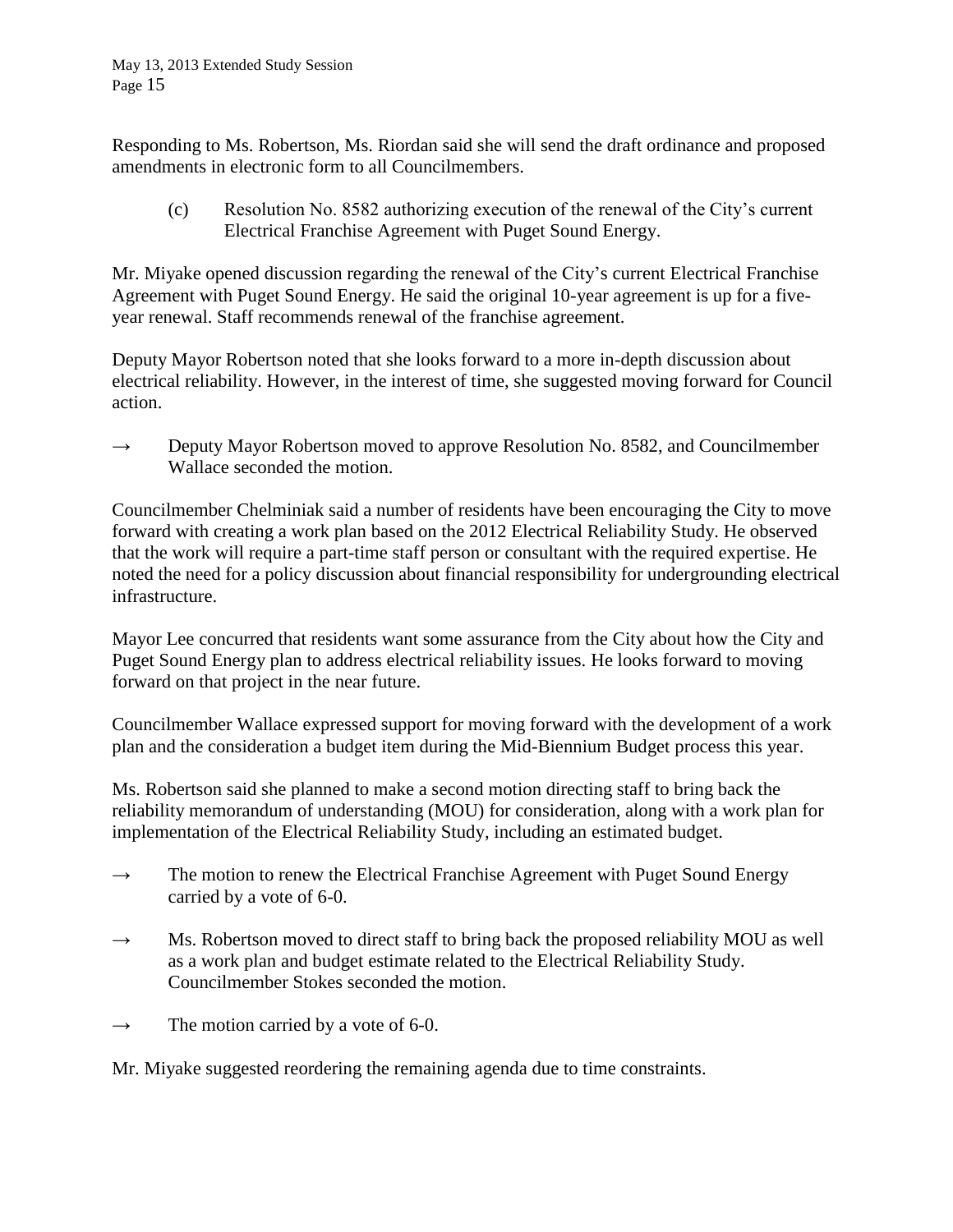Mayor Lee said the Council will take items (f), (e), and (d) in that order.

(f) Downtown High Rise Sign Code Amendment

Chris Salomone, Planning and Community Development Director, described the proposed Sign Code amendment to reduce the square footage threshold for allowing a corporate headquarter to install a sign on a Downtown high-rise building. Mr. Salomone said the City received a specific request from a corporate headquarter to reduce the square footage requirement to 120,000 square feet. He noted, however, that the City has not lost any corporate headquarters due to its Sign Code.

Responding to Ms. Balducci, Councilmember Chelminiak noted the list of qualifying high-rise buildings and their square footage on page 3-160 of the meeting packet.

Ms. Balducci recalled that the original amendment to this section of the Sign Code was fairly sensitive when initially adopted. She noted that the company requesting the change is already located in Bellevue.

Mr. Salomone concurred and commented that staff previously expressed support for the proposal to corporate officials.

Councilmember Chelminiak said another member of the company recently testified before the Council about the importance of transit accessibility in deciding to move to Downtown Bellevue.

Mayor Lee expressed support for the requested amendment.

- $\rightarrow$  Councilmember Wallace moved to direct staff to prepare a Sign Code amendment that allows signage at the top of a high-rise building for corporate headquarters that occupy at least 120,000 net square feet. Deputy Mayor Robertson seconded the motion.
- $\rightarrow$  The motion carried by a vote of 6-0.
	- (e) Station Area Planning Work Program

Mr. Miyake opened discussion regarding East Link light rail station area planning.

Dan Stroh, Planning Director, said there will be six light rail stations in Bellevue. Staff is seeking Council direction on the work program, guiding principles, and public outreach plan for involving the community in designing station areas.

Phil Harris, Senior Transportation Planner, said the objectives of the station area planning work program are to establish a vision for each station area, ensure compatibility with the surrounding land uses, optimize connectivity to the station, and providing meaningful community involvement in the planning process. Station area planning focuses on the one-quarter mile to half-mile radius around each station.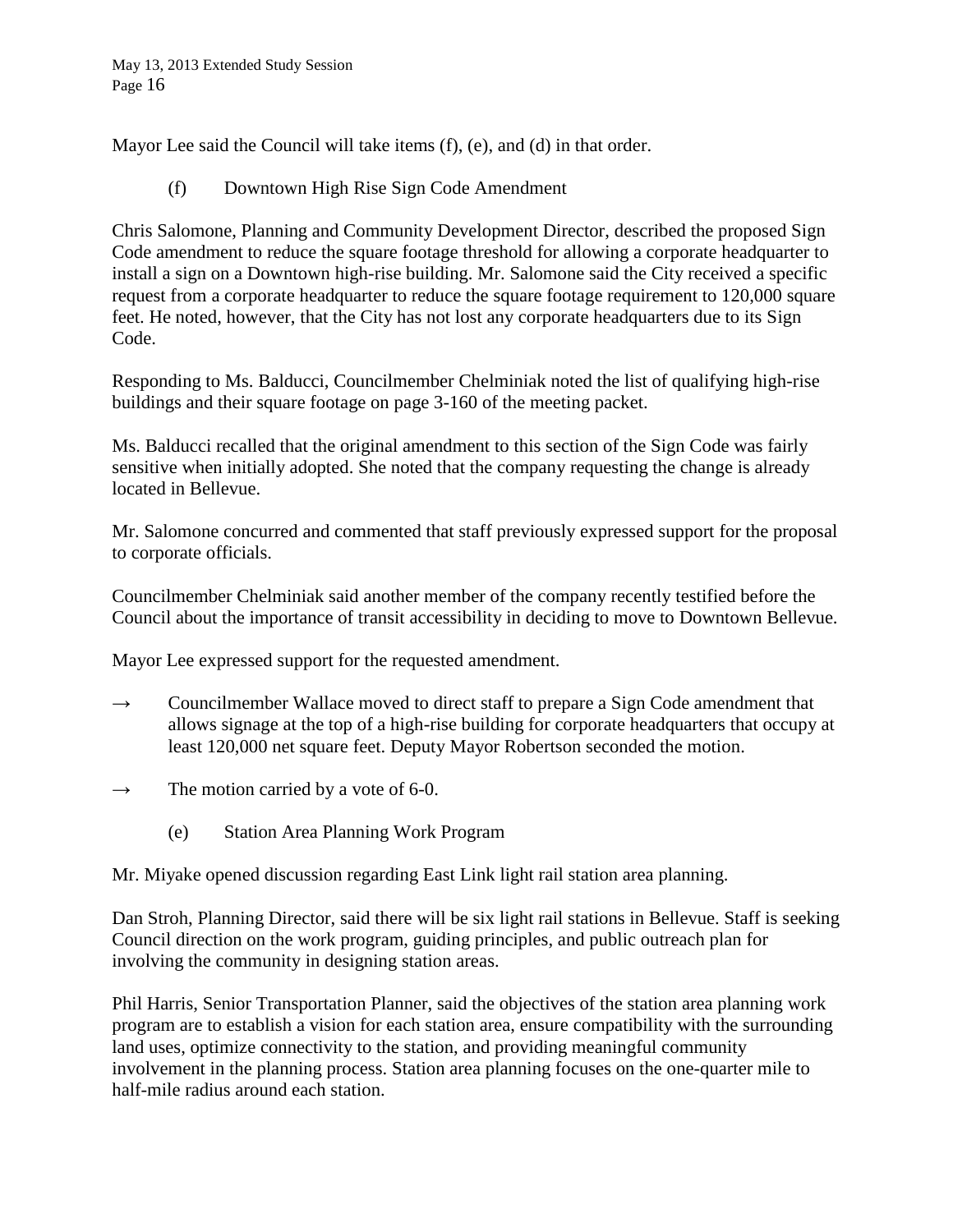Mike Kattermann, Senior Land Use Planner, recalled that involving the community in station area planning was recommended in the Light Rail Best Practices Report five years ago. Staff is seeking Council direction on the draft guiding principles, which include creating a sense of ownership by the community, establishing a vision and goals, identifying investments and community enhancements, ensuring connectivity for pedestrians and cyclists, linking other transit to light rail, and incorporating community character and context-sensitive design.

Mr. Kattermann referenced Attachment C, page 3-137 of the meeting packet, for the Draft Guiding Principles and requested feedback from the Council. He suggested splitting Principle 7 into two items, keeping Principle 7 as an explicit statement about community character and context-sensitive design, and applying the list of items to a new Principle 8 related to the use of transit-oriented design, where appropriate. Ms. Robertson concurred with that approach.

Deputy Mayor Robertson said the principles do not address context sensitivity or preserving community character. She said that every station is not the same because every neighborhood is not the same. She commented on the importance of connectivity for pedestrian and cyclists and on the principle of safe, secure and convenient access.

Ms. Robertson suggested adding, to Principle 6 on station accessibility, the concept of universal design principles, which sometimes go beyond the traditional concept of accessibility.

Mr. Stokes concurred. Mr. Kattermann recalled that universal design principles were discussed during the Best Practices Committee's work.

Responding to Councilmember Chelminiak, Mr. Kattermann said that universal design looks at accessibility not just in terms of ADA requirements but also in terms of accessibility for all ages at all points in their maturity. It is broader than ADA requirements.

Councilmember Balducci noted that this includes things like signs that are not languagedependent.

Ms. Robertson suggested additional language in Principle 8 qualifying that TOD elements reflected in the list of characteristics do not apply to all stations and station areas.

Mr. Chelminiak observed that the Draft Guiding Principles are consistent with the City's land use vision. He concurred that station area planning needs to consider the current context and adjacent development as well as anticipated future development, where applicable.

Councilmember Wallace questioned where issues regarding safety, noise, visual impacts and traffic impacts fit into the equation.

Mr. Kattermann said those issues will be addressed through community engagement in identifying items of concern and interest.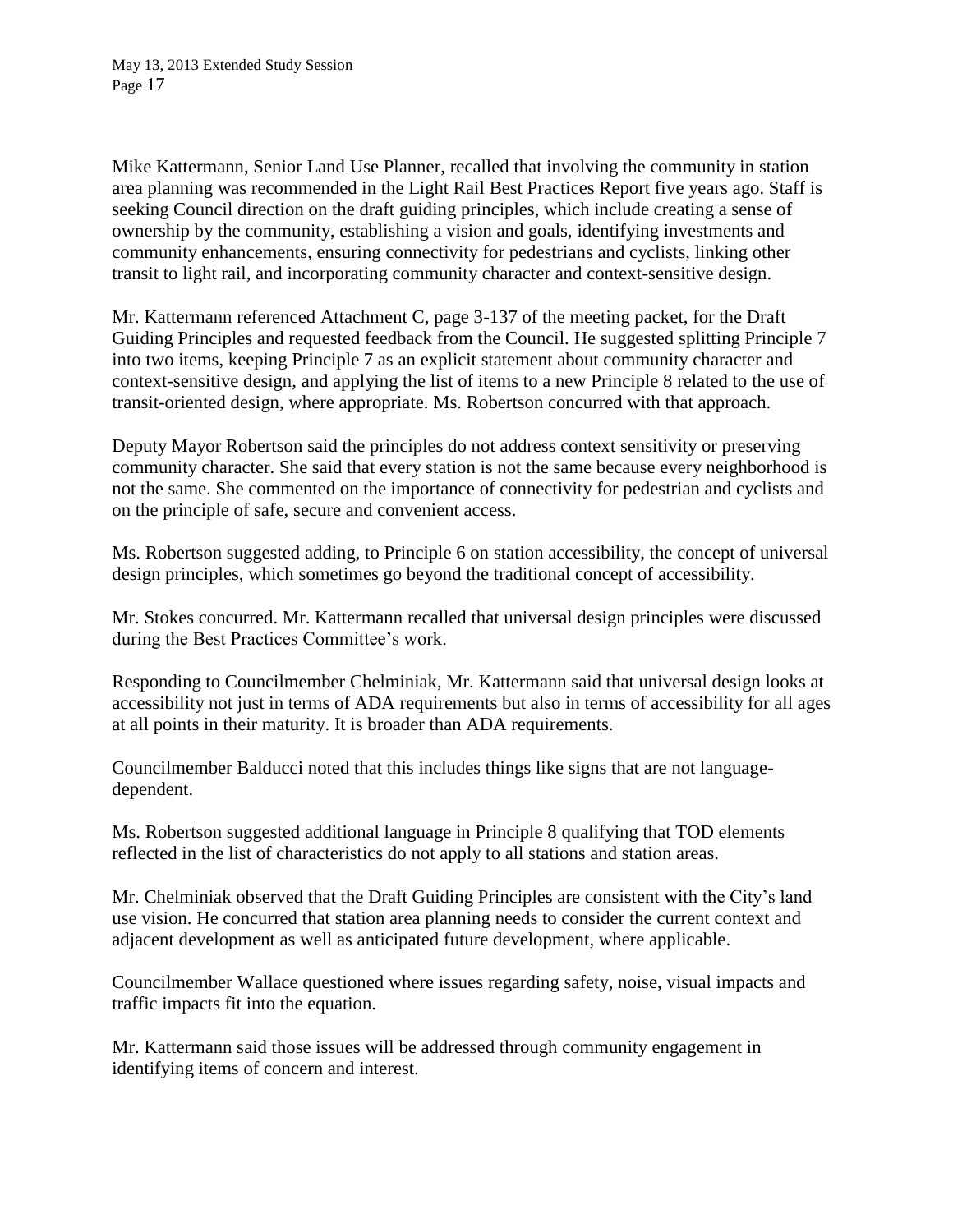Councilmember Wallace said there is some concern in the community that land use changes will occur. He does not see anything in the subarea plans that would allow increased density in single-family neighborhoods. However, he believes it would be helpful to have a discussion about that and a review of the policies to determine whether any enhancements are needed to ensure neighborhood protection.

Mr. Kattermann said staff has communicated to residents that the City has no intention of proposing land use changes in Enatai or Surrey Downs. He said staff has further indicated to residents that this is an opportunity to reinforce current regulations and land uses as well.

Mr. Kattermann said staff will incorporate the Council's suggestions into the Guiding Principles.

Moving on, Mr. Kattermann described a table listing each station and the applicable work items (e.g., land use, redevelopment, urban design, streams and wetlands). Planning for the Downtown Station is underway as part of the Downtown Livability Initiative and Downtown Transportation Plan Update. The Downtown Livability Advisory Committee will address light rail and other issues.

Mr. Kattermann presented the overall station area planning schedule. Staff proposes kicking off the City's effort with the South Bellevue Park and Ride later this year. This area has a smaller group of stakeholders who are familiar with City staff. Staff anticipates wrapping up planning for that station within one year.

Mr. Kattermann said the most challenging station will likely be the Hospital Station due to the range and complexity of the issues and to the competing interests that may arise. Focused planning for that station will begin later in 2014. A key issue for that station will be pedestrian access, especially the crossing of NE  $8<sup>th</sup>$  Street, and staff will begin looking at the pedestrian element later this year.

The next station will be the East Main Station beginning in early 2014, followed by  $120<sup>th</sup>$ Avenue NE station planning beginning in late 2014.

Mr. Kattermann said East Link project final design is underway for Sound Transit, and construction is anticipated to begin in 2015. Sound Transit will hold a public meeting at City Hall on May 16 to talk about the Downtown Station and the Hospital Station, as well as a meeting on May 30 at the Hilton hotel. The Light Rail Overlay Citizens Advisory Committee, which will address the design of the Sound Transit light rail facility, will begin relatively soon and run through the start of construction in 2015.

Responding to Deputy Mayor Robertson, Mr. Kattermann said the Development Services Department is working toward putting together the Light Rail Overlay CAC and will bring that to the Council soon. In further response, Mr. Kattermann said staff proposes two additional CACs to work on the East Main Station and the Hospital Station. Staff envisions working with stakeholders in a less formal way to plan the other stations.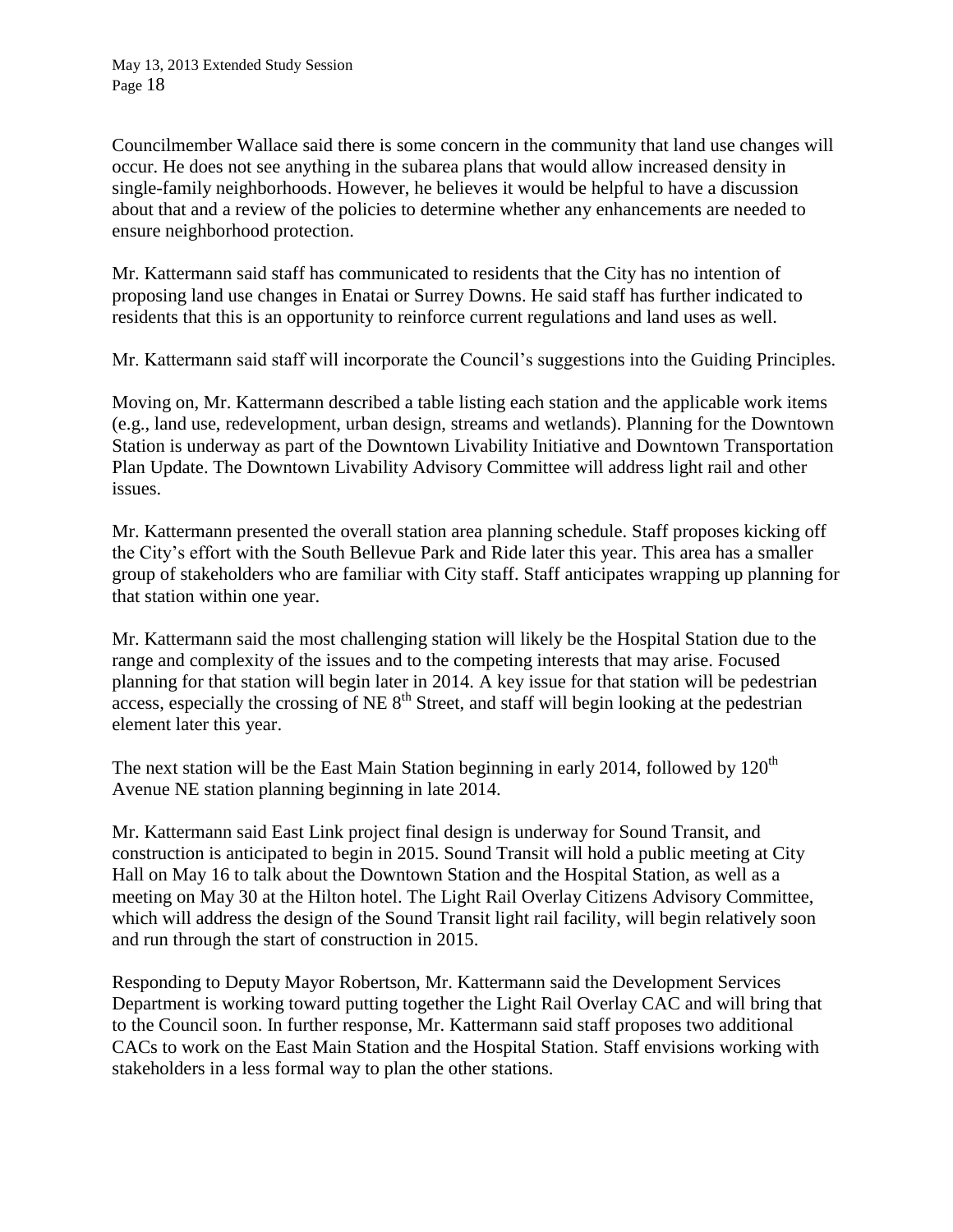Deputy Mayor Robertson said she wants to involve not only residents and workers/businesses near the stations but also bicycle advocates and other groups interested in effective transit and connections to transit.

Councilmember Chelminiak questioned who will be representing the Mercer Slough. Mr. Kattermann said the process is anticipated to involve park users and environmental groups. He suggested that the Parks and Community Services Department will have additional ideas.

Mr. Chelminiak said that potentially interested parties include the local Audubon chapter and county-wide environmental groups. He suggested perhaps involving the Tribes as well.

Mr. Kattermann continued with the presentation and described an aerial diagram of the Hospital Station area. This location will address compatibility with existing land uses, strong pedestrian and bicycle connections, redevelopment potential within the area (e.g., Transit Oriented Development), and coordination with other capital projects.

Mr. Kattermann said staff plans to engage the community early to establish a vision and community goals. The intent of public outreach is to involve a broad range of stakeholders and to convey objective, understandable information to inform the public dialogue.

Mr. Kattermann said the criteria for determining whether a formal CAC is needed are broad and/or complex range of issues, a mix of stakeholders with competing interests, and the need for the consideration and narrowing of options, especially land use changes and implementation strategies. Public outreach will include open houses, workshops, community walking tours, comment tracking, Best Practices research and multi-media presentations.

Mr. Kattermann reviewed the next steps. Staff requests Council direction on the overall work program, guiding principles and outreach plan tonight. Staff will continue with pre-scoping outreach and issue the consultant request for qualifications (RFQ) by the end of May. Council action on the consultant contract and the kick-off of South Bellevue planning are scheduled for this summer.

Responding to Mayor Lee, Mr. Kattermann said the 2013-2014 Budget includes \$500,000 for consultants for the five station area plans outside of the Downtown. He anticipates perhaps the highest consultant need for the Hospital Station, and the level and type of expertise needed will vary with each station.

Deputy Mayor Robertson expressed support for the Guiding Principles and staff's plan for moving forward.

Councilmember Balducci said the Council has heard a number of concerns about accessibility to the Hospital Station. She said the City might have to consider some significant investments to provide effective pedestrian amenities.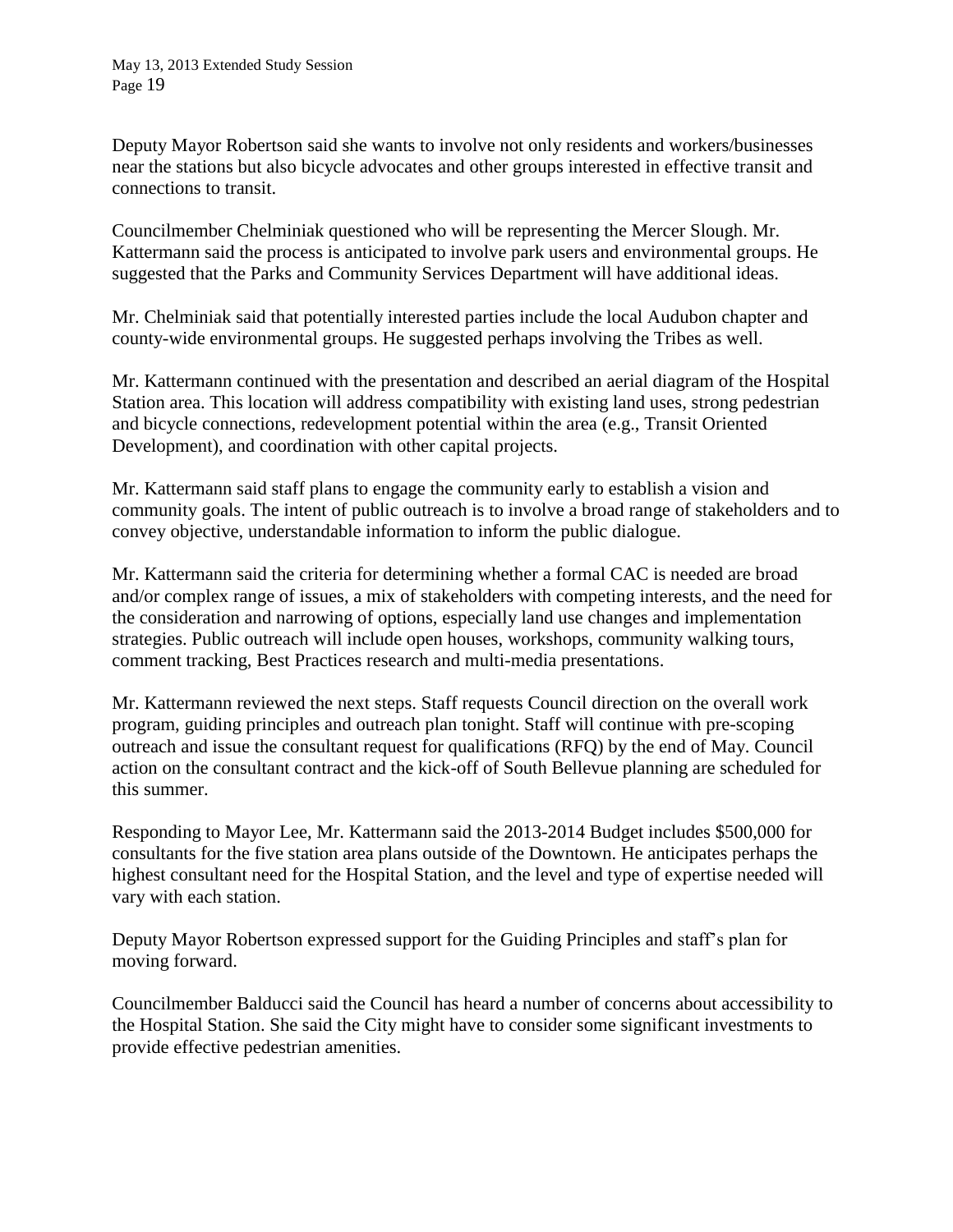Mr. Kattermann concurred and explained that staff understands the need for a thorough review of pedestrian needs and the functioning of the NE  $8<sup>th</sup>$  Street crossing. He acknowledged that there are a number of interested stakeholders related to the Hospital Station.

(d) 2014 Major Update of the Comprehensive Plan

Mr. Miyake introduced discussion regarding the 2014 update of the Comprehensive Plan, which was last updated in 2004.

Dan Stroh, Planning Director, noted that this effort was introduced to the community last fall.

Paul Inghram, Comprehensive Planning Manager, recalled that staff last spoke to the Council about the Comprehensive Plan update last October. The plan contains the community vision, citywide policies guiding actions and investments, subarea plans, Capital Facilities element with linkages to infrastructure plans, and transportation project lists.

Mr. Inghram reviewed Bellevue's growth in size since the first Comprehensive Plan was adopted in 1952 and the City was incorporated in 1953. He described the growth in population, employment, and Downtown and Hospital District development as well as the increasingly diverse population and changing demographics, including an aging population. More than 90 percent of residential development will be multifamily from this point forward. He noted that light rail will be considered as part of the Comprehensive Plan update.

Mr. Inghram described the policy framework for the Comprehensive Plan, which is required by the state Growth Management Act. He said staff is seeking Council input on the proposed project principles which include advancing the community vision, engaging the entire community in the process, addressing emerging issues, increasing the plan's accessibility and usability, connecting to implementation strategies, and measuring progress and success.

Mr. Inghram described public outreach activities to date including a joint Boards and Commission Forum, a public event at Crossroads, stakeholder and neighborhood discussions, and the Spring Forward Open House. He showed a video of citizens commenting on their vision and priorities for the community.

Mr. Inghram highlighted some of the public comments heard to date on the topics of economic development, environmental stewardship, culture and diversity, housing affordability, mobility, education, and partnerships between the City and schools, nonprofits, business associations, and citizen groups. He described the City's Best Ideas campaign and the use of a new media tool called IdeaScale that facilitates the online collection of ideas from the public.

Responding to Deputy Mayor Robertson, Mr. Inghram provided the Bellevue's Best Ideas web address: [https://bellevuesbestideas.ideascale.com.](https://bellevuesbestideas.ideascale.com/)

Mr. Inghram noted that the meeting packet includes objectives for the public engagement plan. The Planning Commission is the primary advisory body for the Comprehensive Plan update. The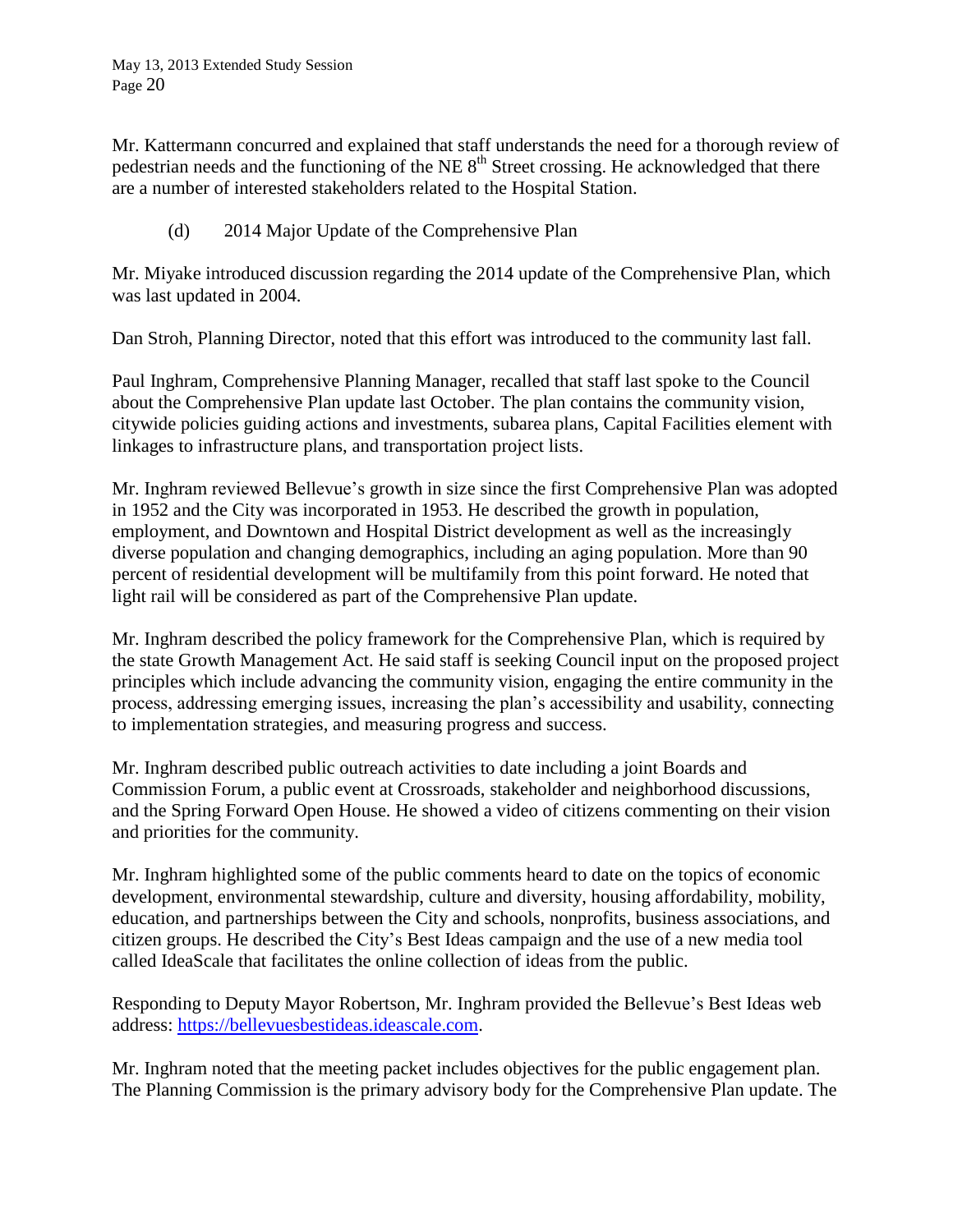May 13, 2013 Extended Study Session Page 21

City's other Boards and Commissions will provide input as well, and there will be direct outreach to the Bellevue Network on Aging and to Youth Link.

Mayor Lee encouraged the use of additional social media as well.

Mr. Inghram highlighted topics contained in the Draft Work Program. Staff has received individual requests regarding the Bel-Red BR-R zoning district and on considering an adjustment to the Downtown boundary at a point in which the boundary splits a parcel. Two additional requests that staff recommends against pursuing at this point are Factoria PO zoning and the 156<sup>th</sup> Avenue boundary between the Bel-Red and Crossroads Subareas.

Responding to Ms. Robertson, Mr. Inghram confirmed that a company is planning a multifamily project at the triangle at the Bel-Red/Crossroads border.

Ms. Robertson recalled the Lorge-Benis Comprehensive Plan Amendment that was proposed and ultimately denied last year. She suggested that there might be similar parcels around the city that are essentially stranded and/or highly constrained. She believes it would be appropriate to ask the Planning Commission to consider providing flexibility regarding how these properties might be able to redevelop.

- $\rightarrow$  Councilmember Balducci moved to extend the meeting to 10:15 p.m., and Councilmember Chelminiak seconded the motion.
- $\rightarrow$  The motion carried by a vote of 6-0.

Councilmember Balducci said she is interested in updating the subarea plans, many of which have not been touched in 20 years or longer. She noted that Kirkland is looking at a way to update subarea plans without it being too labor intensive. Ms. Balducci suggested checking in with the community regarding how they feel about their subarea plans and how they would want to approach a subarea plan update.

Ms. Balducci recalled that there were extensive discussions about the triangle at the Bel-Red/Crossroads border during the Bel-Red Corridor Plan update. She noted the email to the Council from Nan Campbell summarizing the history of the site. Ms. Campbell reports that the rationale for changing the zoning from Community Business to a regional high-density urban village was based on Sound Transit's early plans to locate a light rail station within 1/4 mile. That location was subsequently changed and moved to the north. Ms. Balducci said she is hesitant to dismiss this request because it is based on something that was challenging to begin with, and if the fundamental underpinnings for changing the zoning have changed, she believes it is important to be responsive to the community and to at least review the request further.

Ms. Balducci acknowledged that, if a project is planned for the site under the current zoning, the City must balance that party's rights to move forward and be careful not to discourage development that would be good for the community. She said the multifamily project is only on one lot and there are other lots on the triangle.